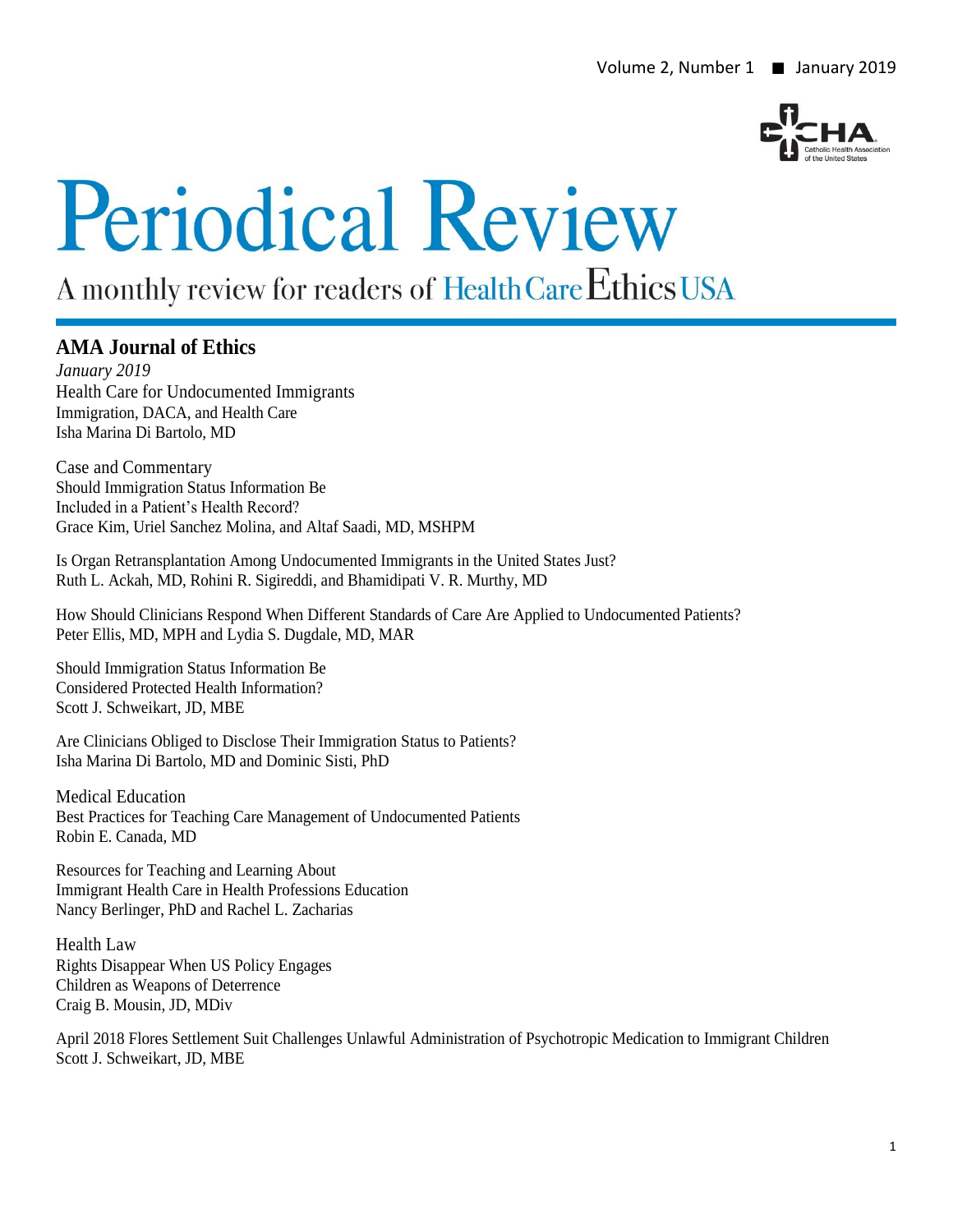AMA Code Says AMA Policies and Code of Medical Ethics' Opinions Related to Health Care for Patients Who Are Immigrants, Refugees, or Asylees Rachel F. Harbut

Policy Forum Good Sanctuary Doctoring for Undocumented Patients Mark G. Kuczewski, PhD, Johana Mejias-Beck, MD, and Amy Blair, MD

Medicine and Society Strategies for Responding to Undocumented Immigrants with Kidney Disease Jonathan J. Suarez, MD, MSCE

Why Physicians Should Advocate for Undocumented Immigrants' Unimpeded Access to Prenatal Care Rachel Fabi, PhD

Is It Ethical to Bend the Rules for Undocumented and Other Immigrant Patients? Nancy Berlinger, PhD

Art of Medicine Journeys of Immigrant Families Across the Border Nora Hiriart Litz and Isha Marina Di Bartolo, MD

Sofia's Story: The Sad Reality Behind a Humanitarian Crisis Rohail Kumar, MD

Viewpoint How Should Health Professionals and Policy Makers Respond to Substandard Care of Detained Immigrants? Rie Ohta and Clara Long, JD, MSc, MA

Podcast

Compassionate and Respectful Care for Undocumented Immigrants: An Interview with Dr Nancy Berlinger, Dr Mark Kuczewski and Scott Schweikart

# **American Journal of Bioethics**

*January 2019* Guest Editorials Abusive Doctors: How the Atlanta Newspaper Exposed a System That Tolerates Sexual Misconduct by Physicians Carrie Teegardin & Lois Norder

Physician Sexual Assault: The Moral Imperative for Gender Equity in Medicine Alyssa M. Burgart

Toward More Effective Self-Regulation in Medicine Barbara L. McAneny & Elliott J. Crigger

Serious Ethical Violations by Physicians: What's the Solution? Ross E. McKinney

Is Genetic Exceptionalism Past Its Sell-By Date? On Genomic Diaries, Context, and Content Thomas H. Murray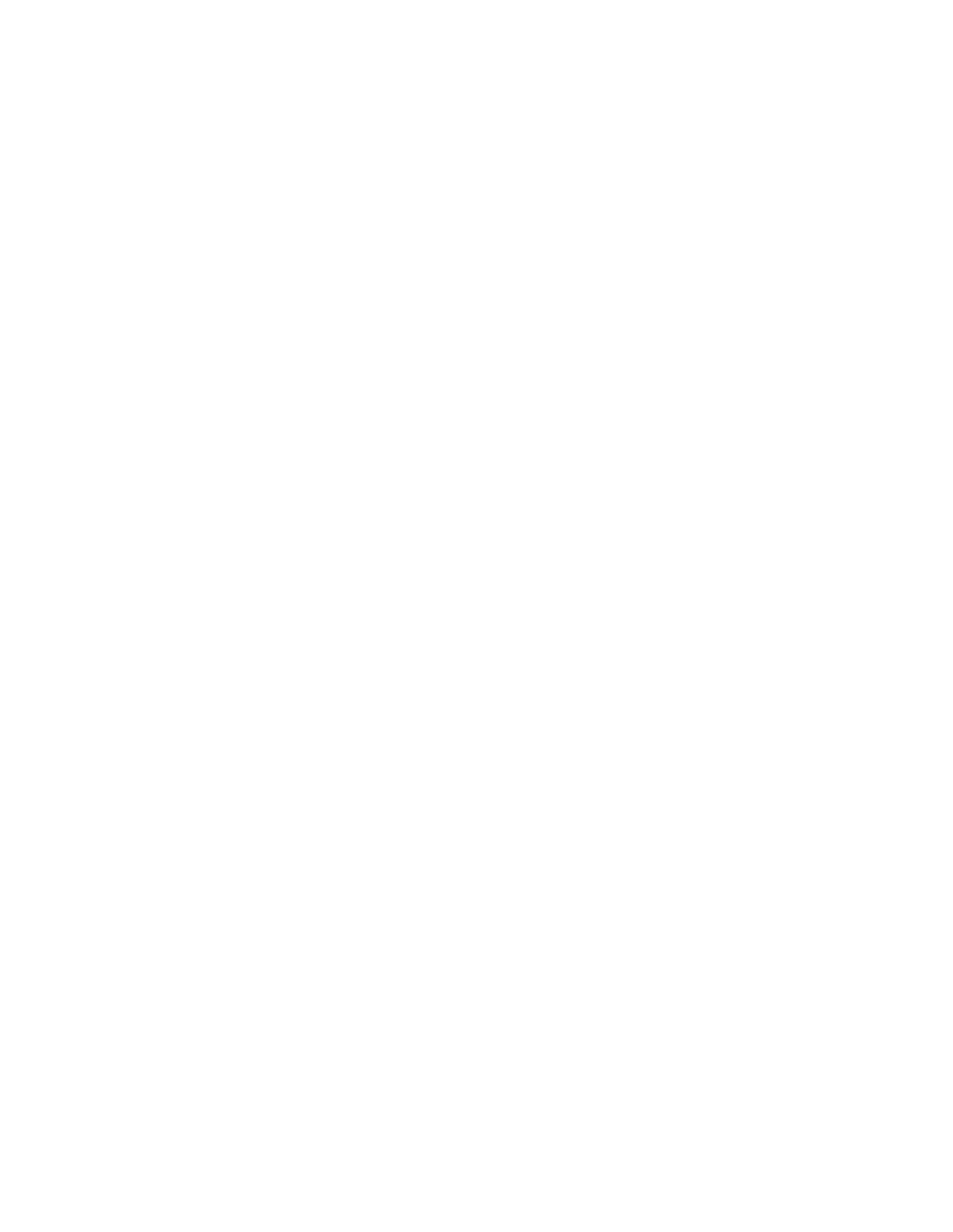Essays – Consensus and controversy fifty years after the Harvard report: the case of Jahi McMath Lessons from the Case of Jahi McMath Robert D. Truog

The Case of Jahi McMath: A Neurologist's View D. Alan Shewmon

Revisiting Death: Implicit Bias and the Case of Jahi McMath Michele Goodwin

## **Health Affairs**

*January 2019*  From the Editor-In-Chief Substance Use, Payment, And More Alan R. Weil

Primary Care Primary Care Where Everybody Knows Your Name Bara L. Vaida

Behavioral Health Care Medication Treatment for Opioid Use Disorders in Substance Use Treatment Facilities Ramin Mojtabai, Christine Mauro, Melanie M. Wall, Colleen L. Barry, and Mark Olfson

Trends in Buprenorphine Prescribing by Physician Specialty Hefei Wen, Tyrone F. Borders, and Janet R. Cummings

Divergence in Recent Trends in Deaths from Intentional and Unintentional Poisoning Katherine Hempstead, and Julie Phillips

**Hospitals** 

Decreases in Readmissions Credited to Medicare's Program to Reduce Hospital Readmissions Have Been Overstated Christopher Ody, Lucy Msall, Leemore S. Dafny, David C. Grabowski, and David M. Cutler

Past Frequent Emergency Department Use Predicts Mortality Matthew J. Niedzwiecki, Hemal K. Kanzaria, Juan Carlos Montoy, Renee Y. Hsia, and Maria C. Raven

#### Payment

National Representativeness of Hospitals and Markets in Medicare's Mandatory Bundled Payment Program Joshua M. Liao, Ezekiel J. Emanuel, Daniel E. Polsky, Qian Huang, Yash Shah, Jingsan Zhu, Zoe M. Lyon, Sarah E. Dykstra, Claire T. Dinh, Deborah S. Cousins, and Amol S. Navathe

End-of-Life Care An Alternative Payment Model to Support Widespread Use of Collaborative Dementia Care Models Malaz Boustani, Catherine A. Alder, Craig A. Solid, and David Reuben

#### Prevention

Targeted Incentive Programs for Lung Cancer Screening Can Improve Population Health and Economic Efficiency David D. Kim, Joshua T. Cohen, John B. Wong, Babak Mohit, A. Mark Fendrick, David M. Kent, and Peter J. Neumann

Considering Health Spending

What's Been the Bang for The Buck? Cost-Effectiveness of Health Care Spending Across Selected Conditions in the US David Wamble, Michael Ciarametaro, Katherine Houghton, Mayank Ajmera, and Robert W. Dubois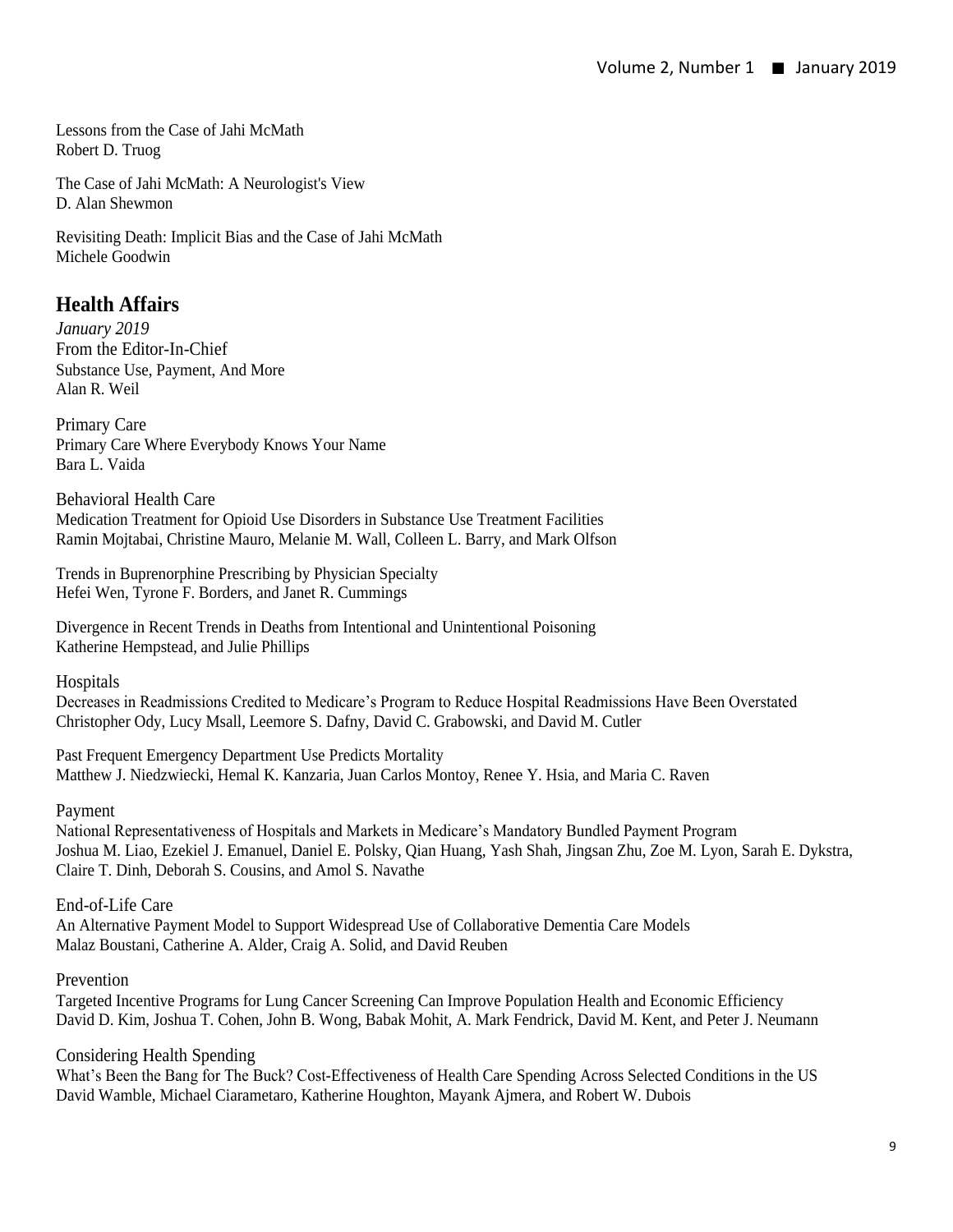The Contribution of New Product Entry Versus Existing Product Inflation in The Rising Costs of Drugs Inmaculada Hernandez, Chester B. Good, David M. Cutler, Walid F. Gellad, Natasha Parekh, and William H. Shrank

Pharmaceuticals & Medical Technology Seven Former FDA Commissioners: The FDA Should Be an Independent Federal Agency Robert M. Califf, Margaret Hamburg, Jane E. Henney, David A. Kessler, Mark McClellan, Andrew C. von Eschenbach, and Frank Young

Costs & Spending It's Still the Prices, Stupid: Why the US Spends So Much on Health Care, And A Tribute to Uwe Reinhardt Gerard F. Anderson, Peter Hussey, and Varduhi Petrosyan

National Health Care Spending In 2017: Growth Slows to Post–Great Recession Rates; Share of GDP Stabilizes Anne B. Martin, Micah Hartman, Benjamin Washington, Aaron Catlin, and The National Health Expenditure Accounts Team

Characteristics and Spending Patterns of Persistently High-Cost Medicare Patients José F. Figueroa, Xiner Zhou, and Ashish K. Jha

Health Information Technology Top-Funded Digital Health Companies and Their Impact on High-Burden, High-Cost Conditions Kyan Safavi, Simon C. Mathews, David W. Bates, E. Ray Dorsey, and Adam B. Cohen

Aging & Health Access to Hearing Care Services Among Older Medicare Beneficiaries Using Hearing Aids Amber Willink, Nicholas S. Reed, and Frank R. Lin

The John A. Hartford Foundation and The Growth of Geriatrics Stephen Isaacs, Paul S. Jellinek, and Terry Fulmer

Medicaid

Antipoverty Impact of Medicaid Growing with State Expansions Over Time Naomi Zewde, and Christopher Wimer

Maternal & Child Health Homelessness Contributes to Pregnancy Complications Robin E. Clark, Linda Weinreb, Julie M. Flahive, and Robert W. Seifert

Affordable Care Act Potential Effects of Eliminating the Individual Mandate Penalty in California Vicki Fung, Catherine Y. Liang, Julie Shi, Veri Seo, Lindsay Overhage, William H. Dow, Alan M. Zaslavsky, Bruce Fireman, Stephen F. Derose, Michael E. Chernew, Joseph P. Newhouse, and John Hsu

Narrative Matters Patients & Consumers 'Pain Behavior': What My Pain Treatment Got Wrong Jonathan D. Mayer

#### **Journal of the American Medical Association**

*January 1/8, 2019*  Viewpoint Evolving Issues in Oncology – Risk-Reducing Mastectomy in BRCA1 and BRCA2 Mutation Carriers: A Complex Discussion Susan M. Domchek, MD

Humanizing Artificial Intelligence Sonoo Thadaney Israni, MBA; Abraham Verghese, MD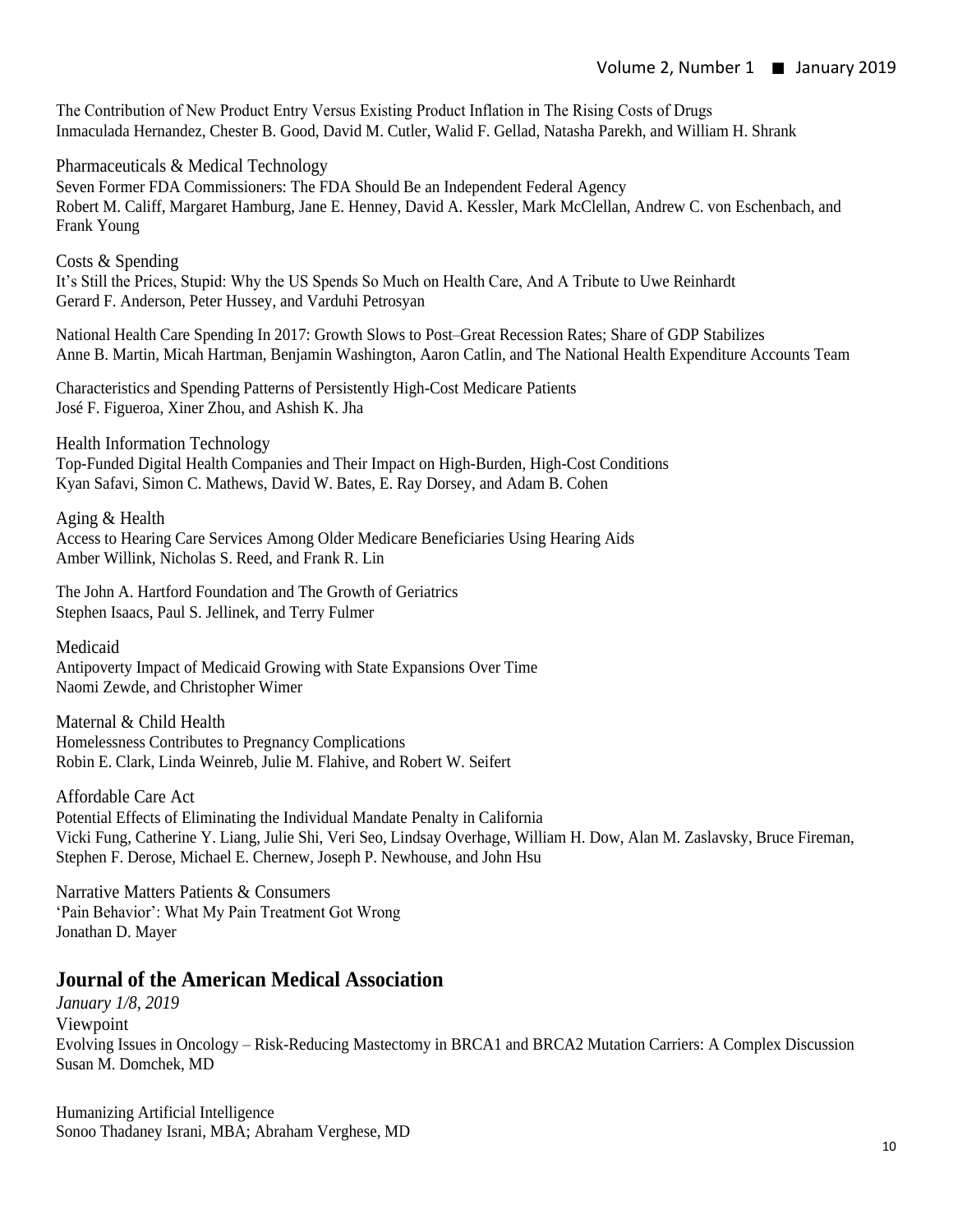Questions for Artificial Intelligence in Health Care Thomas M. Maddox, MD, MSc; John S. Rumsfeld, MD, PhD; Philip R. O. Payne, PhD

Health as a Way of Doing Business Howard K. Koh, MD, MPH; Sara J. Singer, PhD, MBA; Amy C. Edmondson, PhD

A Piece of My Mind The Weight of the White Coat Anna Goshua, BHSc

Editorial Medication Co-payment Vouchers, Adherence with Antiplatelet Therapy, and Adverse Cardiovascular Events After Myocardial Infarction Cynthia A. Jackevicius, BScPhm, PharmD, MSc; Dennis T. Ko, MD, MSc

Medical Marketing, Trust, and the Patient-Physician Relationship Selena E. Ortiz, PhD, MPH; Meredith B. Rosenthal, PhD

Medical Marketing in the United States—A Truly Special Communication Howard Bauchner, MD; Phil B. Fontanarosa, MD, MBA

Original Investigation Effect of Medication Co-payment Vouchers on P2Y12 Inhibitor Use and Major Adverse Cardiovascular Events Among Patients with Myocardial Infarction: The ARTEMIS Randomized Clinical Trial Tracy Y. Wang, MD, MHS, MSc; Lisa A. Kaltenbach, MS; Christopher P. Cannon, MD; et al.

Effect of Low-Dose Intracoronary Alteplase During Primary Percutaneous Coronary Intervention on Microvascular Obstruction in Patients with Acute Myocardial Infarction: A Randomized Clinical Trial Peter J. McCartney, MBChB; Hany Eteiba, MD; Annette M. Maznyczka, MBChB; et al.

Effect of Linagliptin vs Placebo on Major Cardiovascular Events in Adults with Type 2 Diabetes and High Cardiovascular and Renal RiskThe CARMELINA Randomized Clinical Trial Julio Rosenstock, MD; Vlado Perkovic, MBBS, PhD; Odd Erik Johansen, MD, PhD; et al.

Special Communication Medical Marketing in the United States, 1997-2016 Lisa M. Schwartz, MD, MS; Steven Woloshin, MD, MS

JAMA Clinical Challenge A Patient with an Elevated α-Fetoprotein Level and Liver Masses Adam E. Mikolajczyk, MD; Lindsay J. Yassan, MD; Anjana A. Pillai, MD

From the Medical Letter on Drugs and Therapeutics Hydrogen Peroxide 40% (Eskata) for Seborrheic Keratoses

Research Letter Primary Care Nurse Practitioners and Physicians in Low-Income and Rural Areas, 2010-2016 Ying Xue, DNSc, RN; Joyce A. Smith, PhD, RN, ANP; Joanne Spetz, PhD

Editor's Note A Tribute to Lisa M. Schwartz, MD, MS Howard Bauchner, MD

Medical News & Perspectives Black Lung Resurgence Raises New Challenges for Coal Country Physicians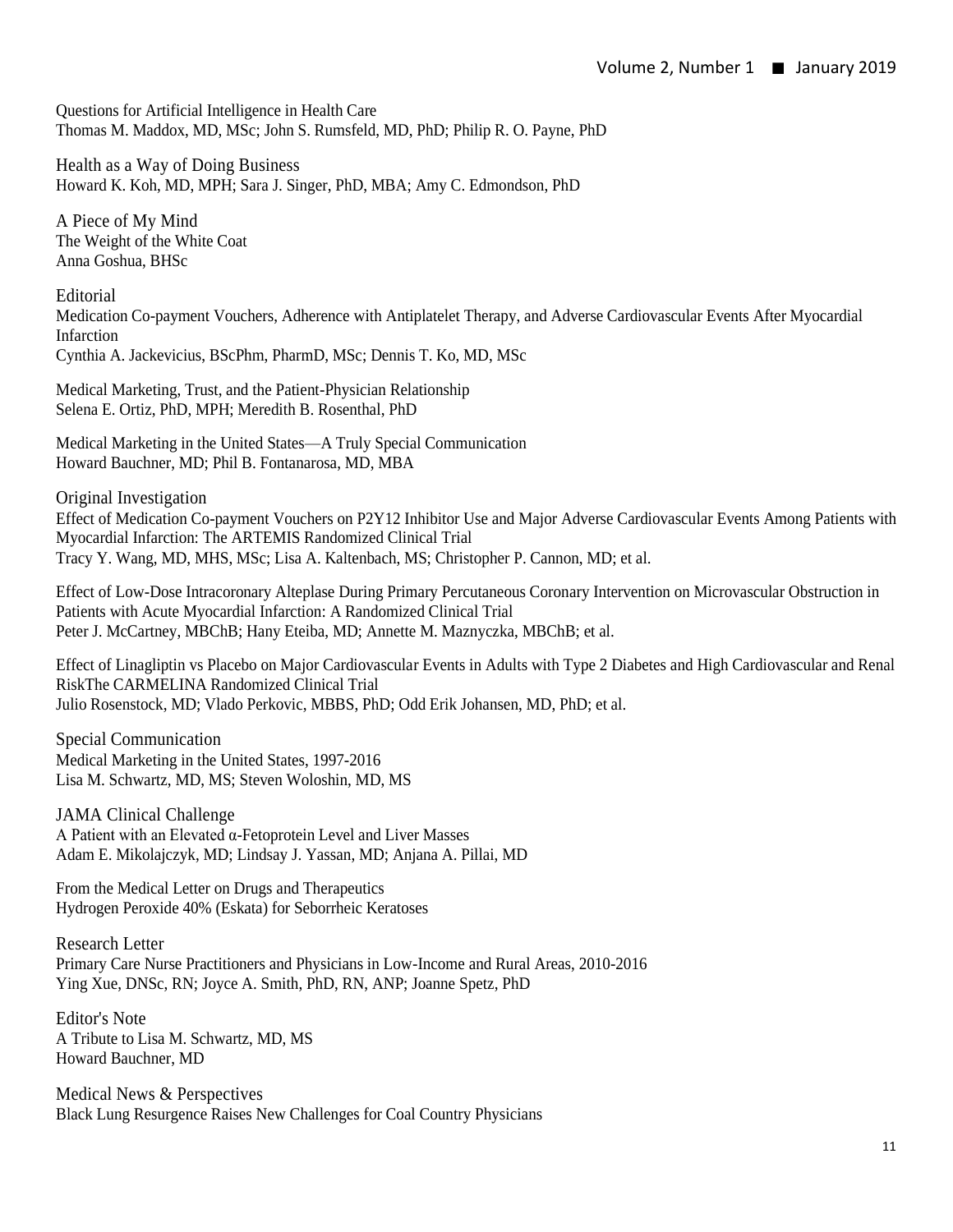For Nobel Peace Prize Winner Dr Denis Mukwege, His Patients Motivate and Inspire Rita Rubin, MA

News from the Food and Drug Administration A First in Non-Hodgkin Lymphoma Treatment Oleic Acid Can Make Heart Claim Without Hard Evidence New Acute Myeloid Leukemia Therapy

Bench to Bedside Optimized Arylomycins May Help Address Antibiotic Resistance Tracy Hampton, PhD

Comment & Response Laryngeal Tube Insertion vs Endotracheal Intubation for Out-of-Hospital Cardiac Arrest Potential Unintended Effects of Medicare's Bundled Payments for Care Improvement Program

The Arts and Medicine Cardiac Cruciverbalism Bruce Haight, MD

Poetry and Medicine Garden of Endurance Jack Coulehan, MD

JAMA Revisited Prehistoric Surgery

JAMA Patient Page Diabetic Foot Ulcers Dara Grennan, MD

*January 15, 2019*  Viewpoint Rethinking How Antibiotics Are Prescribed: Incorporating the 4 Moments of Antibiotic Decision Making Into Clinical Practice Pranita D. Tamma, MD, MHS; Melissa A. Miller, MD, MS; Sara E. Cosgrove, MD, MS

Physicians' Voices on Gun Violence and Other Important Public Health Issues Sandro Galea, MD, DrPH

Free Medical School Tuition: Will It Accomplish Its Goals? Billy Thomas, MD, MPH

Challenges of Non–Intention-to-Treat Analyses David L. DeMets, PhD; Thomas Cook, PhD

Medicare's Approach to Paying for Services That Promote Coordinated Care Joshua M. Liao, MD, MSc; Amol S. Navathe, MD, PhD; Matthew J. Press, MD, MSc

A Piece of My Mind The Unicorn Ofole Mgbako, MD

Editorial Manipulating the Microbiome with Fecal Transplantation to Treat Ulcerative Colitis Colleen R. Kelly, MD; Ashwin N. Ananthakrishnan, MD, MPH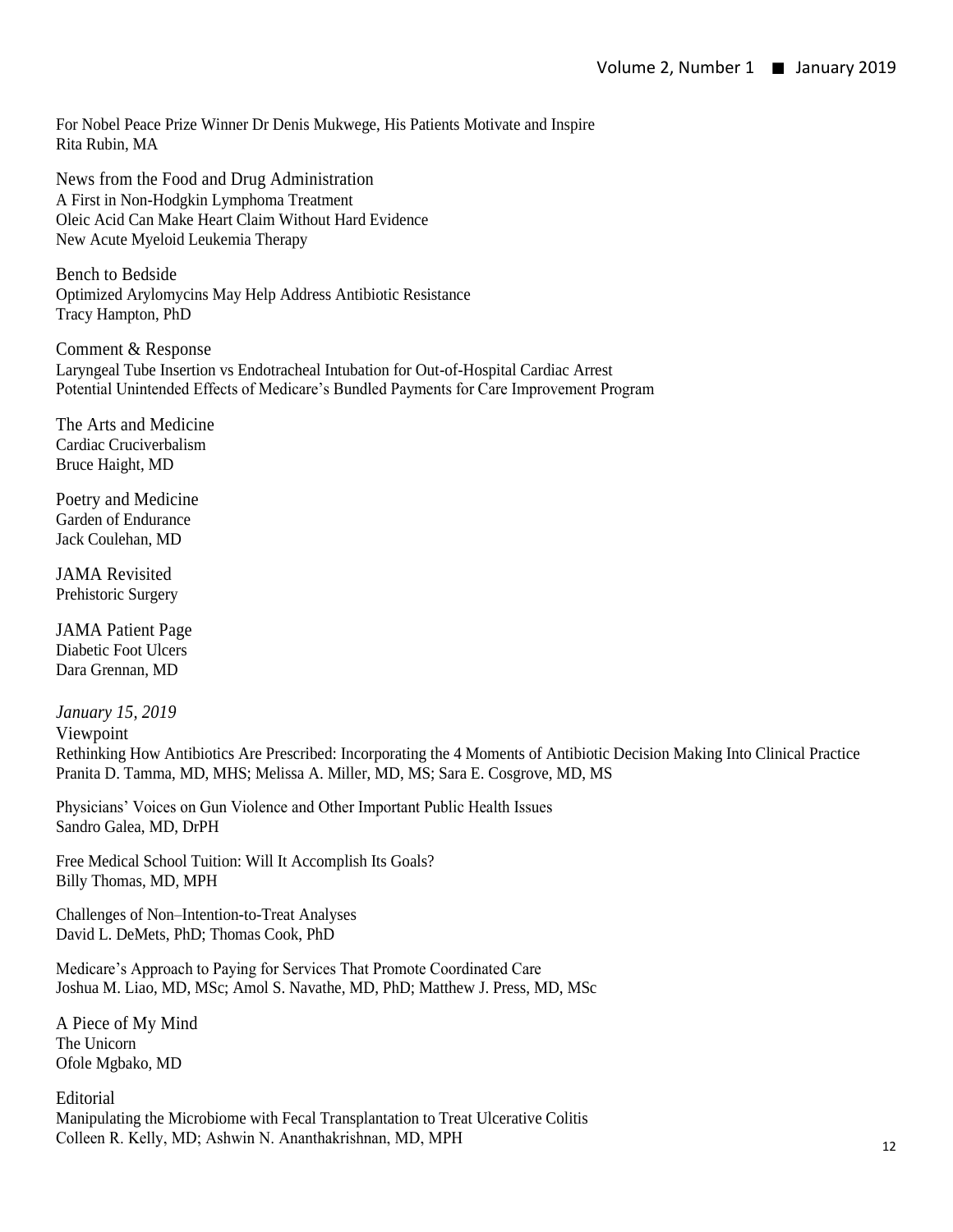Stem Cell Transplantation to Treat Multiple Sclerosis Harold Atkins, MD, FRCPC

Original Investigation Association of Initial Disease-Modifying Therapy with Later Conversion to Secondary Progressive Multiple Sclerosis J. William L. Brown, MRCP; Alasdair Coles, PhD; Dana Horakova, PhD; et al.

Preliminary Communication

Effect of Fecal Microbiota Transplantation on 8-Week Remission in Patients with Ulcerative Colitis: A Randomized Clinical Trial Samuel P. Costello, MBBS; Patrick A. Hughes, PhD; Oliver Waters, MBBS; et al.

Effect of Nonmyeloablative Hematopoietic Stem Cell Transplantation vs Continued Disease-Modifying Therapy on Disease Progression in Patients with Relapsing-Remitting Multiple SclerosisA Randomized Clinical Trial Richard K. Burt, MD; Roumen Balabanov, MD; Joachim Burman, MD; et al.

Review

Evaluation and Management of Penicillin AllergyA Review Erica S. Shenoy, MD, PhD; Eric Macy, MD, MS; Theresa Rowe, DO, MS; et al.

JAMA Clinical Guidelines Synopsis Management of Posttraumatic Stress Disorder Michael J. Ostacher, MD, MPH, MMSc; Adam S. Cifu, MD

JAMA Diagnostic Test Interpretation Immunoglobulin G4 Levels Sajan Jiv Singh Nagpal, MBBS; Suresh T. Chari, MD

Research Letter Serum Creatinine Levels Before, During, and After Pregnancy Ziv Harel, MD, MSc, FRCPC; Eric McArthur, MSc; Michelle Hladunewich, MD, MSc; et al.

Medical News & Perspectives Immunotherapy 2.0: Improving the Response to Checkpoint Inhibitors Physicians Are Steering the Conversation About Gun Violence

The JAMA Forum Medicaid as a Safeguard for Financial Health Aaron E. Carroll, MD

News from the Centers for Disease Control and Prevention Tickborne Diseases Increasing Youth e-Cigarette Use

Biotech Innovations IDWeek Fosters Innovation in Infectious Disease Care Dara Grennan, MD

Comment & Response Advantages and Disadvantages of Direct Primary Care Clinical Practice Guidelines and the Need for Systematic Reviews

Poetry and Medicine At the Line in the Sand, On the Bridge in the Rain, On the Borders That Do Not Exist Carol Snyder Halberstadt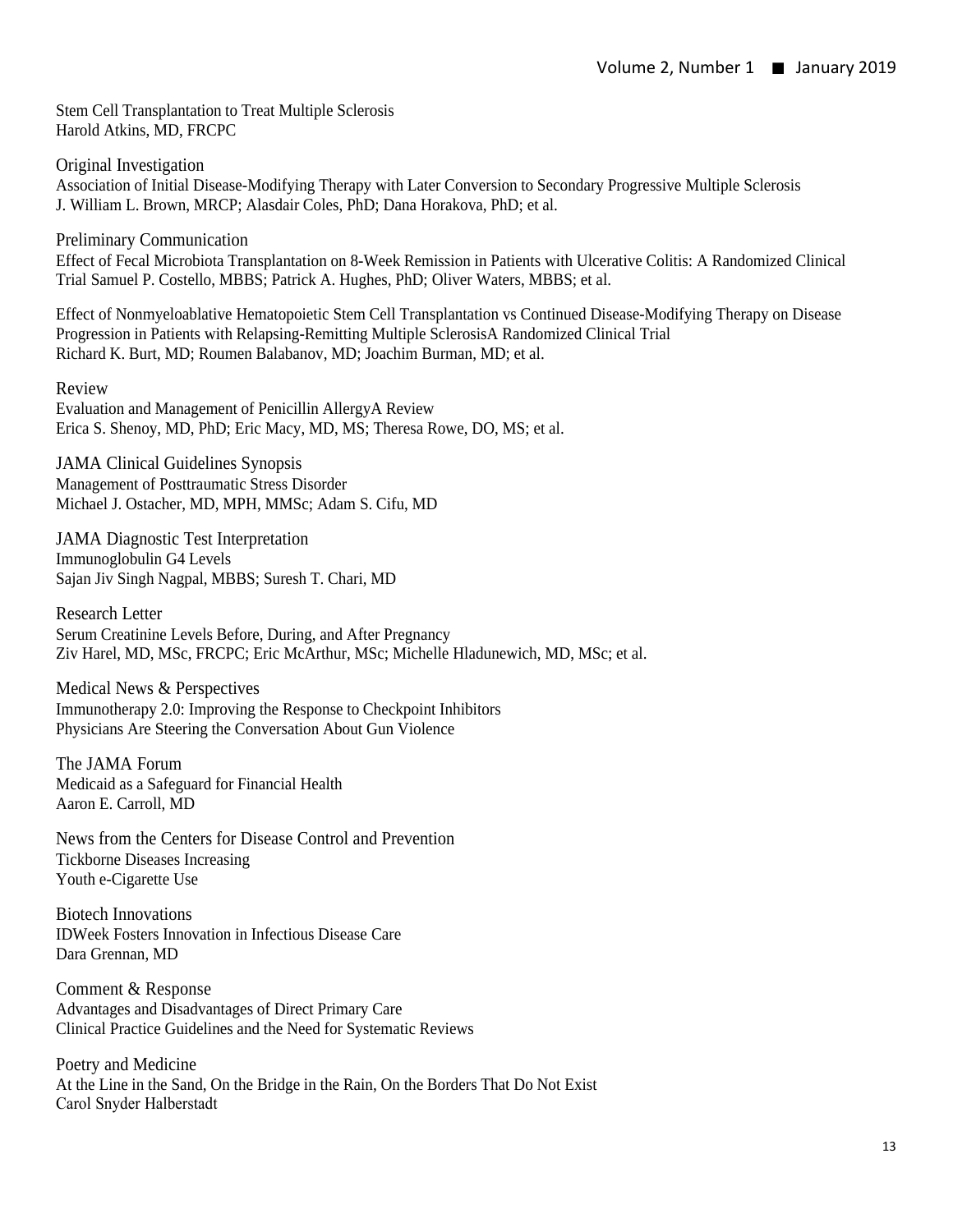JAMA Revisited "Aspirin"—A Common Name

JAMA Patient Page Am I Allergic to Penicillin? Kimberly G. Blumenthal, MD, MSc; Erica S. Shenoy, MD, PhD

*January 22, 2019*  Viewpoint Medicaid Expansion Gains Momentum: Postelection Prospects and Potential Implications Anna L. Goldman, MD, MPA, MPH; Benjamin D. Sommers, MD, PhD

Ebola and War in the Democratic Republic of Congo: Avoiding Failure and Thinking Ahead Lawrence O. Gostin, JD; Matthew M. Kavanagh, PhD; Elizabeth Cameron, PhD

Curbing Unnecessary and Wasted Diagnostic Imaging Ohad Oren, MD; Electron Kebebew, MD; John P. A. Ioannidis, MD, DSc

Social Determinants of Health in the Digital Age: Determining the Source Code for Nurture Freddy Abnousi, MD, MBA, MSc; John S. Rumsfeld, MD, PhD; Harlan M. Krumholz, MD, SM

A Piece of My Mind We Are All the Same Mandy L. Maneval, MD, PhD

Editorial

Matched Sibling Donor Hematopoietic Stem Cell Transplantation to Prevent Stroke in Children with Sickle Cell Anemia Janet L. Kwiatkowski, MD, MSCE

Aspirin for Primary Prevention: Clinical Considerations in 2019 J. Michael Gaziano, MD, MPH

Original Investigation Association of Matched Sibling Donor Hematopoietic Stem Cell Transplantation with Transcranial Doppler Velocities in Children with Sickle Cell Anemia Françoise Bernaudin, MD; Suzanne Verlhac, MD; Régis Peffault de Latour, MD, PHD; et al.

Preliminary Communication Effect of a Low Free Sugar Diet vs Usual Diet on Nonalcoholic Fatty Liver Disease in Adolescent Boys: A Randomized Clinical Trial Jeffrey B. Schwimmer, MD; Patricia Ugalde-Nicalo, MD; Jean A. Welsh, PhD, MPH, RN; et al.

Review Breast Cancer Treatment: A Review Adrienne G. Waks, MD; Eric P. Winer, MD

JAMA Guide to Statistics and Methods Random-Effects Meta-analysis: Summarizing Evidence with Caveats Stylianos Serghiou, MD; Steven N. Goodman, MD, PhD

JAMA Clinical Challenge Malar Rash and Polyarthritis Soumya Chatterjee, MD, MS, FRCP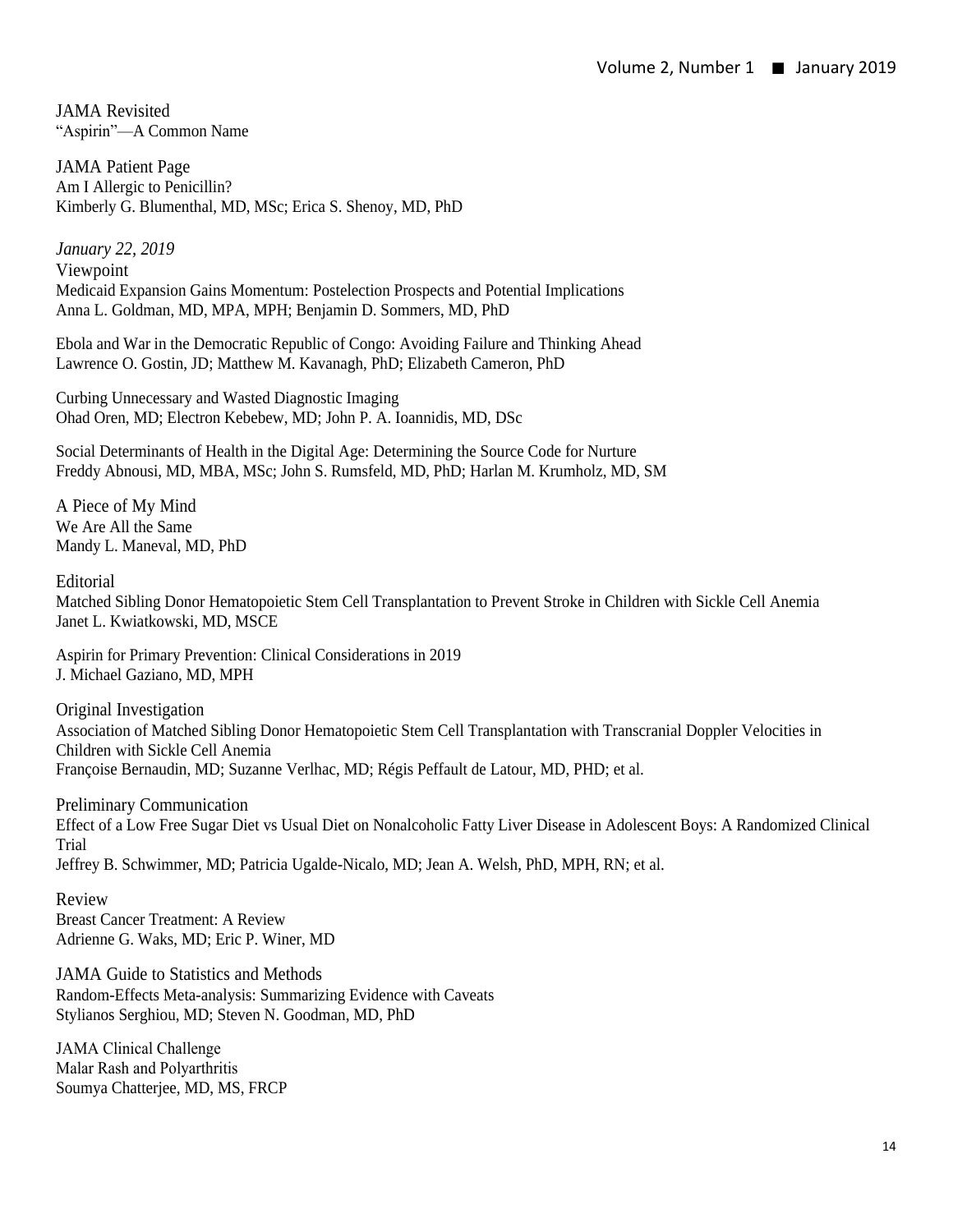Research Letter

Two-Year Survival Comparing Web-Based Symptom Monitoring vs Routine Surveillance Following Treatment for Lung Cancer Fabrice Denis, MD, PhD; Ethan Basch, MD; Anne-Lise Septans, PhD; et al.

Medical News & Perspectives Sexual Harassment and Assault Associated with Poorer Midlife Health in Women Jennifer Abbasi

News from the Food and Drug Administration Drug Approved for Rare Muscle Weakening Syndrome Saliva Swab for Diagnosing Congenital Cytomegalovirus Device for Cluster Headache

The JAMA Forum Title X: Moving Forward or Backward on Women's Health? Diana J. Mason, PhD, RN; Lisa David, MBA

Global Health First Oral Sleeping Sickness Drug Tracking Progress on Mitigating Health Effects of Climate Change Measles Cases Rise Around the Globe

Comment & Response Cell-Free DNA Screening During Pregnancy Reforming Nutritional Epidemiologic Research

The Arts and Medicine Addiction 101, in Technicolor Abigail Zuger, MD

Poetry and Medicine The Persistence of Metaphor Jack Coulehan, MD

JAMA Revisited Paleopathologic Studies

JAMA Patient Page Breast Cancer Treatment Adrienne G. Waks, MD; Eric P. Winer, MD

*January 29, 2019*  Viewpoint Wearable Devices for Cardiac Rhythm Diagnosis and Management James E. Ip, MD

Personal Health Records: More Promising in the Smartphone Era? Christian Dameff, MD; Brian Clay, MD; Christopher A. Longhurst, MD

The Role of the Advisory Committee on Immunization Practices in Ensuring Optimal Use of Vaccines Nancy M. Bennett, MD, MS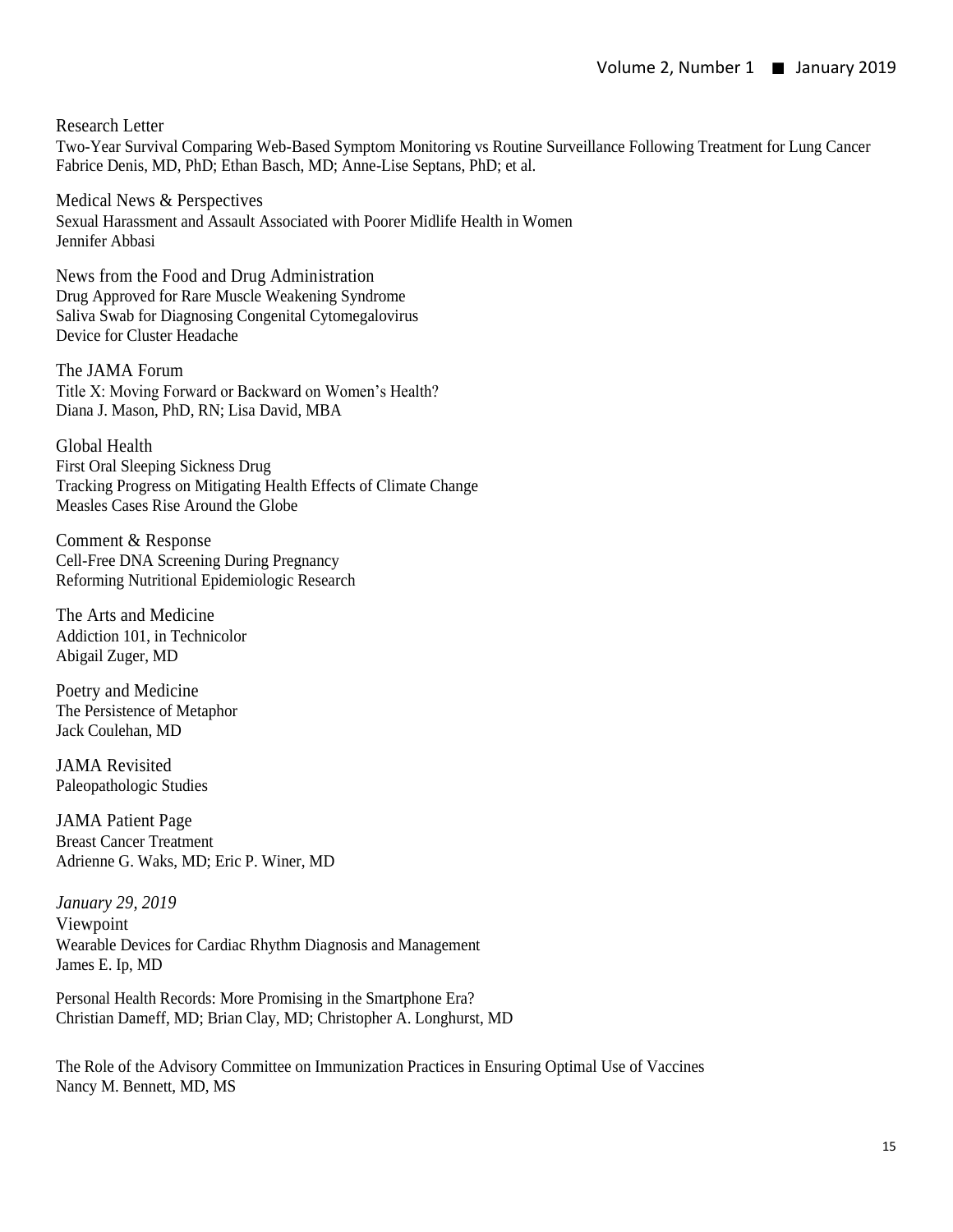The National Vaccine Injury Compensation Program: Striking a Balance Between Individual Rights and Community Benefit H. Cody Meissner, MD; Narayan Nair, MD; Stanley A. Plotkin, MD

A Piece of My Mind Breaking the Silence Alisa Duran, MD

Editorial The Evolving Story of Triglycerides and Coronary Heart Disease Risk Ann Marie Navar, MD, PhD

Insulin Analogues for Type 2 Diabetes Kasia J. Lipska, MD, MHS

Structural Factors Shape the Effects of the Opioid Epidemic on Pregnant Women and Infants Katy B. Kozhimannil, PhD, MPA; Lindsay K. Admon, MD, MSc

Original Investigation

Effect of Hydrocortisone Therapy Initiated 7 to 14 Days After Birth on Mortality or Bronchopulmonary Dysplasia Among Very Preterm Infants Receiving Mechanical Ventilation: A Randomized Clinical Trial Wes Onland, PhD; Filip Cools, PhD; Andre Kroon, PhD; et al.

Association of Triglyceride-Lowering LPL Variants and LDL-C–Lowering LDLR Variants with Risk of Coronary Heart Disease Brian A. Ference, MD, MPhil, MSc; John J. P. Kastelein, MD, PhD; Kausik K. Ray, MD, MPhil; et al.

Implementation of a Health Plan Program for Switching from Analogue to Human Insulin and Glycemic Control Among Medicare Beneficiaries with Type 2 Diabetes Jing Luo, MD, MPH; Nazleen F. Khan, MS; Thomas Manetti, MPH; et al.

Association Among County-Level Economic Factors, Clinician Supply, Metropolitan or Rural Location, and Neonatal Abstinence Syndrome Stephen W. Patrick, MD, MPH, MS; Laura J. Faherty, MD, MPH, MS; Andrew W. Dick, PhD; et al.

US Preventive Services Task Force Recommendation Statement: Ocular Prophylaxis for Gonococcal Ophthalmia NeonatorumUS Preventive Services Task Force Reaffirmation Recommendation Statement US Preventive Services Task Force

JAMA Insights Perioperative Glucose Control in Patients with Diabetes Undergoing Elective Surgery Vinaya Simha, MD; Pankaj Shah, MD

JAMA Diagnostic Test Interpretation Serum Vascular Endothelial Growth Factor D in Cystic Lung Disease Ali Ataya, MD; Leonard Riley, MD; Mark L. Brantly, MD

Research Letter Evidence Report: Ocular Prophylaxis for Gonococcal Ophthalmia Neonatorum: Updated Evidence Report and Systematic Review for the US Preventive Services Task Force Janelle M. Guirguis-Blake, MD; Corinne V. Evans, MPP; Megan Rushkin, MPH

Medical News & Perspectives A Proactive Approach Needed to Combat Rising STIs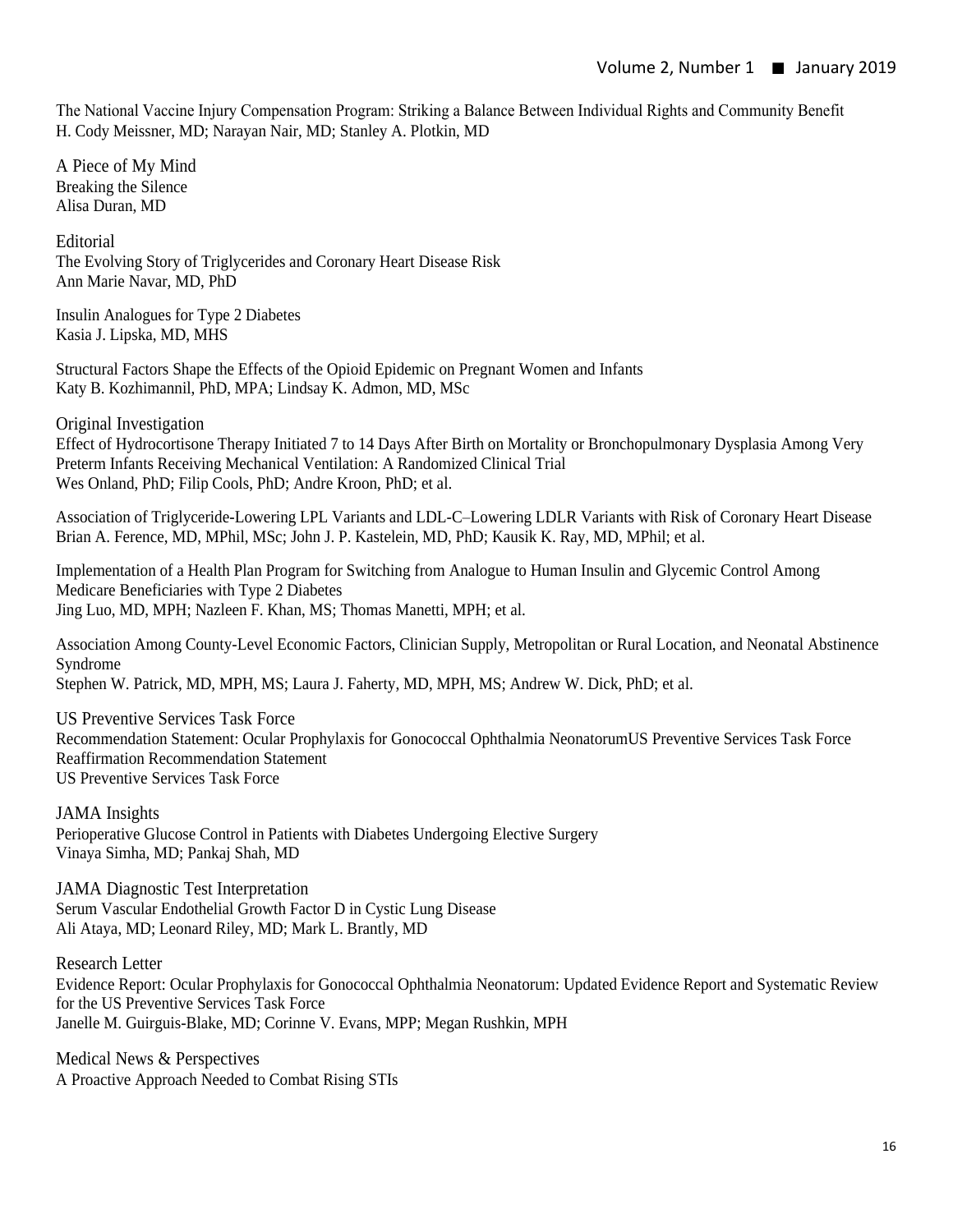The JAMA Forum Texas v United States: The Affordable Care Act Is Constitutional and Will Remain So Lawrence O. Gostin, JD

News from the Centers for Disease Control and Prevention Uterine Cancer Concern Secondhand Smoke Exposure

Clinical Trials Update Immunotherapy for Peanut Allergy Shows Promise Hypnotherapy Provides IBS Relief Novel Antibiotic Efficacious in Treating Gonorrhea Low-Carb Diets Help Maintain Weight Loss Cannabidiol May Help Normalize Brain Function in Psychosis

Health Agencies Update Gene Therapy for Sickle Cell Disease Shows Promise Missing Information in FDA Orphan Drug Application Reviews Geographic Variation in Substance Use–Related Inpatient Stays

Comment & Response Precision Medicine vs Preventive Medicine Ethical Issues Involved in Grateful Patient Fundraising

Poetry and Medicine Brain Biopsy Srinivas Mandavilli, MD

JAMA Revisited Medicine in the New World of Peace

JAMA Patient Page Prevention of Gonococcal Eye Infection in Newborns Jill Jin, MD, MPH

# **Linacre Quarterly**

*November 2018*  **Introduction** The Catholic Medical Association and Humanae Vitae: On the Fiftieth Anniversary of the Encyclical Kathleen Raviele, Richard J. Fehring and Janet Smith

Editorial Humanae Vitae: Fiftieth Anniversary of the Encyclical Bishop James D. Conley

On Being a Catholic Physician An Ob-Gyn Takes a Second Look at Birth Control Steven Braatz, MD

Opinion Rejecting Humanae Vitae: The Social Costs of Denying the Obvious Hanna Klaus, MD

"Man Cannot Exist Alone": The Challenge of Health Care to Honor the Role of Women in Society Jonathan Scrafford, MD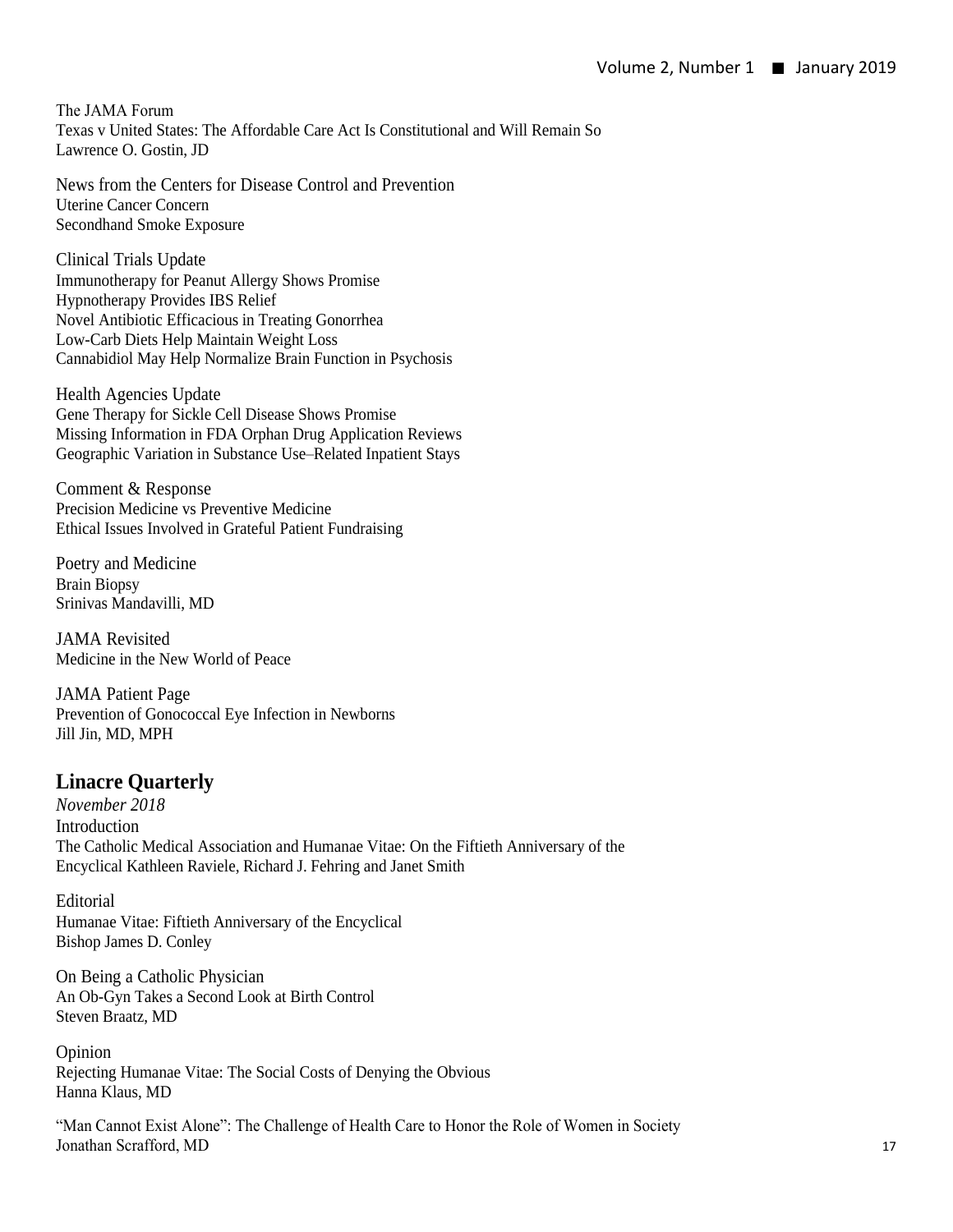Commentary Considering Conversion: The Aftermath of Oral Contraceptives JoAnn Alicia Foley Markette, EdD

Articles

The State of the Science of Natural Family Planning Fifty Years after Humane Vitae: A Report from NFP Scientists' Meeting Held at the US Conference of Catholic Bishops, April 4, 2018 Michael D. Manhart, PhD and Richard J. Fehring, PhD, RN, FAAN

Contraception: A Matter of Practical Doubt? Rev. John C. Ford, SJ and Rev. John J. Lynch, SJ

Does Periodic Continence Harm Spousal Love? Pope John Paul II's Response to the Pastoral Difficulties of Living Out Humanae Vitae Irene Alexander, PhD

Hormonal Contraception and the Informed Consent David J. Hilger, MD, Kathleen M. Raviele, MD, and Teresa A. Hilgers, MD

Bioethical and Moral Perspectives in Human Reproductive Medicine Joseph V. Turner, MBBS, PhD and Lucas A. McLindon, MBBS

Original Research

Dissociation between Cervical Mucus and Urinary Hormones during the Postpartum Return of Fertility in Breastfeeding Women Thomas Bouchard, MD, Len Blackwell, PhD, Simon Brown, PhD, Richard Fehring, PhD and Suzanne Parenteau-Carreau, MD

Systematic Review

Association of Combined Estrogen–Progestogen and Progestogen-Only Contraceptives with the Development of Cancer William V. Williams, MD, Louise A. Mitchell, MTS, MA, S. Kathleen Carlson, and Kathleen M. Raviele, MD

Systematic Review of Ovarian Activity and Potential for Embryo Formation and Loss during the Use of Hormonal Contraception Donna Harrison, MD, Cara Buskmiller, MD, Monique Chireau, MD, Lester A. Ruppersberger, DO, and Patrick P. Yeung, Jr., MD

Systematic Review of Hormonal Contraception and Risk of Venous Thrombosis Lynn Keenan, MD, Tyson Kerr, BA, Marguerite Duane, MD, MHA, FAAFP, and Karl Van Gundy, MD, FCCP

## **L'Osservatore Romano**

*January 4, 2019*  The culture of abuse harms the Church's credibility: In a Letter to US Bishops the Pontiff calls for a new attitude

We are all responsible for the common good: Solemnity of Mary, Mother of God, and the World Day of Peace

Hope for the new year comes through fraternity Andrea Monda

Educate in welcoming and solidarity: The Pope recalls that half of the world's displaced people are children

Prayers and support for Indonesia: At the Angelus on 23 December

Cause for Beatification and Canonization of the Servant of God Pedro Arrupe Gondra, SJ

Too many go without their daily bread: At Christmas Eve Mass the Pope asks the faithful to break the spiral of greed

A Christmas to rediscover fraternity: 'Urbi et Orbi' Message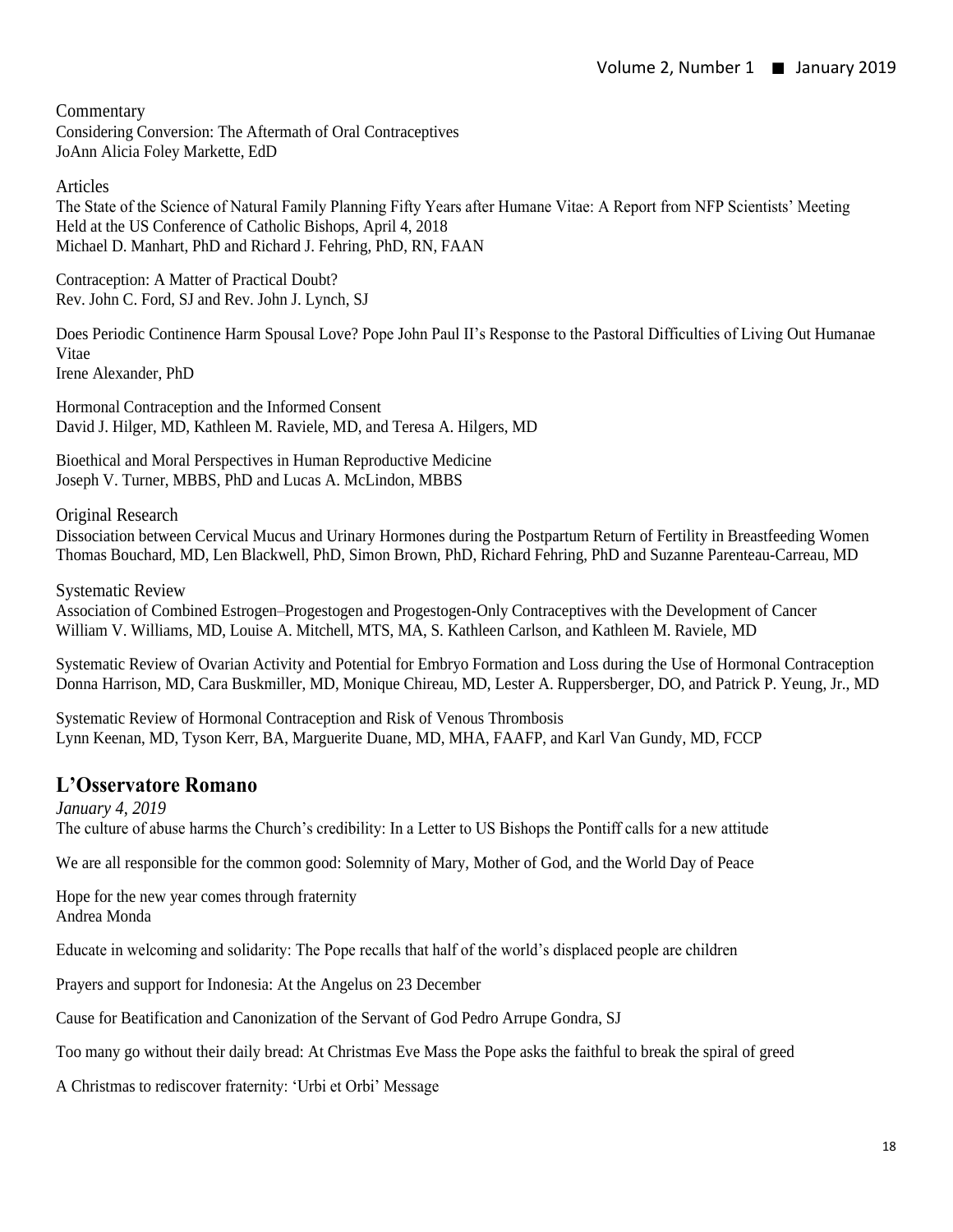Promulgation of Decrees: Congregation for Causes of Saints

Always open to forgiveness: Pope Francis' reflection at the Angelus on the Solemnity of Saint Stephen

Appeal for the Democratic Republic of the Congo: Marian prayer on the Sunday of the Holy Family of Nazareth

In Rome some live in slavery: First Vespers and 'Te Deum' on New Year's Eve

All are responsible for the common good: At the Angelus on the World Day of Peace

Abuse must never be taken lightly: Infidelity and spiritual corruption sow division, discord and doubt in the Church

Ten newly accredited Ambassadors

A moral responsibility to welcome and protect: Audience with ten new diplomats

Efficiency and transparency: Explanatory note of the Presidency of the Governorate on the New Law on the Governance of Vatican City State

The enigma of an unspeakable name

*January 11, 2019* No prayer remains unheard: At the General Audience the Pontiff's catechesis on the 'Our Father'

Readiness is all (if we let ourselves be surprised) Andrea Monda

Rediscover self-giving for more humane health care: Holy Father's Message for World Day of the Sick

Flavour of the Gospel: On Francis' letter to US Bishops

Martyrs offer an example of faith: Video message to the Coptic Orthodox Church of Egypt

Let us not shine with our own light: Homily on the Solemnity of the Epiphany of the Lord

The challenge of migration cannot be met with a mind-set of indifference: In his discourse to the Diplomatic Corps the Pontiff denounces populism and nationalism which weaken the multilateral political system

Response to a question on the liceity of hysterectomy in certain cases: Congregation for Doctrine of the Faith

The tragic situation of Christians persecuted in the Middle East: Holy Father addresses the Equestrian Order of the Holy Sepulchre

Instruments of peace: Pop Francis' visit to UAE in February

Solidarity with Migrants in the Mediterranean: Pope appeals to European leaders for 49 people denied a welcoming port

#### *January 18, 2019*

Christians united in support of the weakest: At the General Audience an appeal for the ecumenical week of prayer

Pope offers his condolences following attack in Nairobi

To call God 'Papa' like a trustful child: Francis reflects on the importance of the first words of the 'Lord's Prayer'

Fraternity is Christianity's new frontier: Pope's letter to the President of the Pontifical Academy for Life

Never quarrel in front of children: Francis' advice to parents during the baptismal celebration in the Sistine Chapel

Jesus initiates a new creation: At the Angelus the Pope invites the faithful to renew their Baptismal vows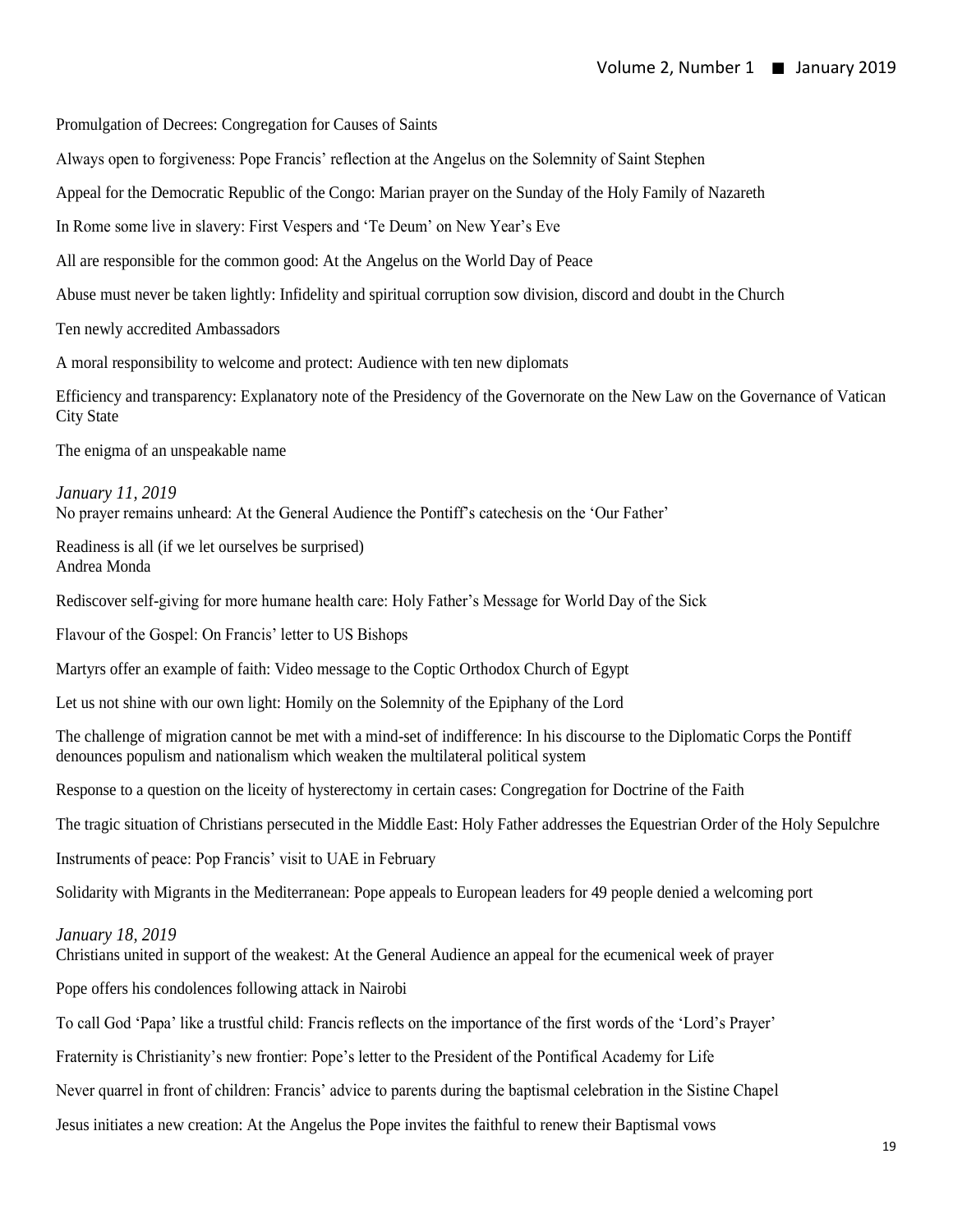February meeting of pastors aims for concreteness: Toward the meeting on the protection of minors and vulnerable adults Andrea Tornielli

For the Unity of the Faith: Holy Father's Message to the Doctrinal Commissions of Asian Episcopates

The ring of Pontius Pilate: Name deciphered half a century after its discovery

Never drink from the cup of hatred: Ninety years since the birth of Martin Luther King Gabriele Nicolò

Onward to WYD with Mary: The Holy Father's prayer intention for January

International Youth Forum to be convened in June: Dicastery for Laity, Family and Life

*January 25, 2019*  Challenges of the Pope and the courage of fraternity Andrea Monda

Social networks open the way for encounter: Pope Francis' Message for World Communications Day

Doctrinal Dialogue: 'Ecclesia Dei' decommissioned

If wealth is not shared society is divided: Extreme poverty coexists with wealth of the few

A first call for Central America

Changing ourselves to change the world

Silvina Pérez

Rediscover your roots to face the future: The Pope to World Meetings of Indigenous Youth in Panama

Heart of the world: The President of Panama on the Holy Father's visit

From awareness to engagement: Fr. Federico Lombardi reflects on the upcoming February meeting on the protection of minors

Francesco M. Valiante

More justice for a world torn by hatred and nationalism: Audience with an ecumenical delegation from Finland

Morning Mass at the Domus Sanctae Marthae

Popular religion, the one hope against the dominion of the 'Divinized Market': Interview with Baptist theologian Harvey Cox Andrea Monda

#### **New England Journal of Medicine**

*January 3, 2019*  Perspective Facing Opioids in the Shadow of the HIV Epidemic C.M. Parker, J.S. Hirsch, H.B. Hansen, C. Branas, and S. Martins

The SUPPORT for Patients and Communities Act — What Will It Mean for the Opioid-Overdose Crisis? C.S. Davis

Reducing Protections for Noncitizen Children — Exacerbating Harm and Trauma R. Matlow and D. Reicherter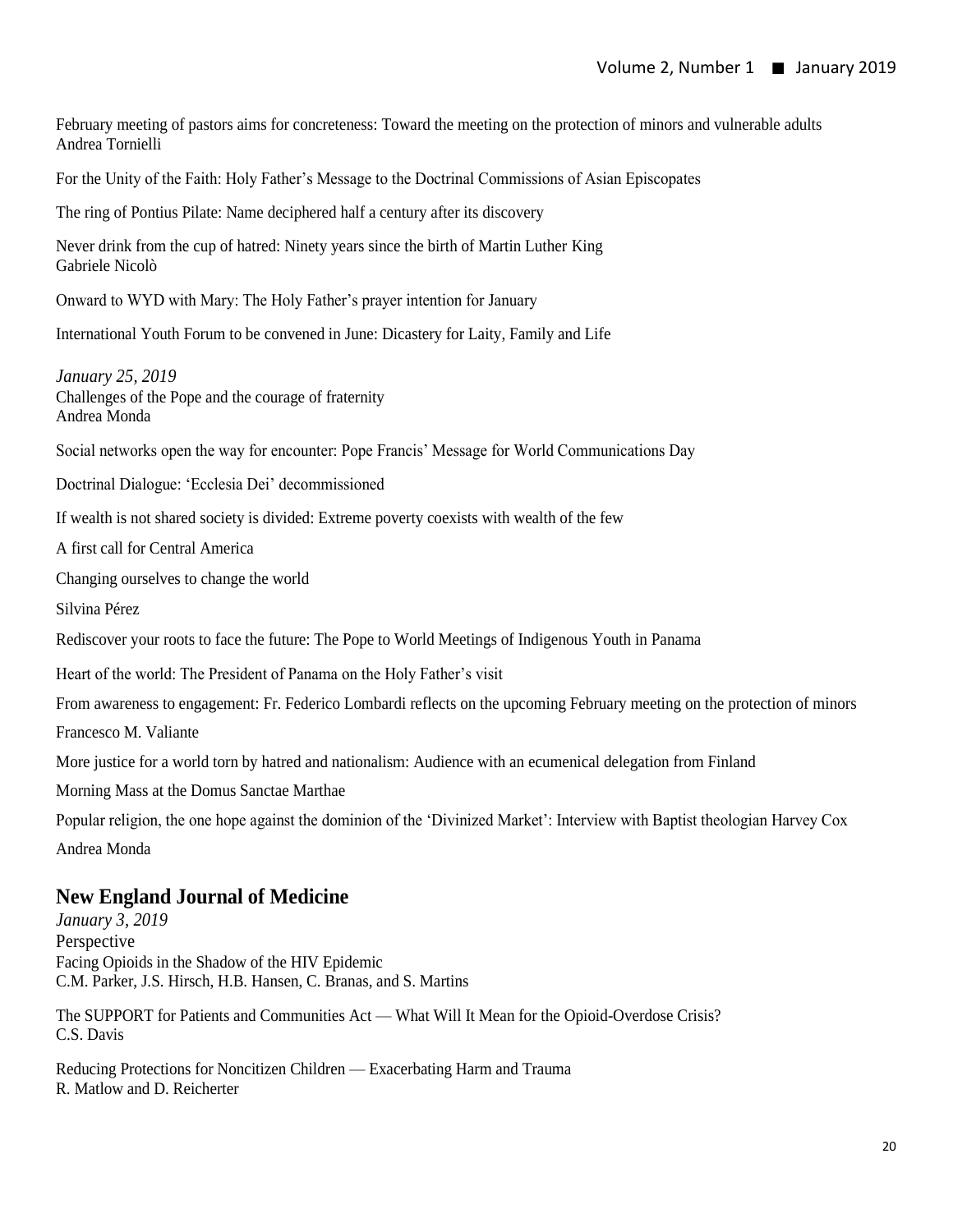Walking Away from Conveyor-Belt Medicine F. Elia and F. Aprà

Original Articles Cardiovascular Risk Reduction with Icosapent Ethyl for Hypertriglyceridemia D.L. Bhatt and Others

Marine n−3 Fatty Acids and Prevention of Cardiovascular Disease and Cancer J.E. Manson and Others

Vitamin D Supplements and Prevention of Cancer and Cardiovascular Disease J.E. Manson and Others

Tisagenlecleucel in Adult Relapsed or Refractory Diffuse Large B-Cell Lymphoma S.J. Schuster and Others

Review Articles Frontiers in Medicine: Treating Disease at the RNA Level with Oligonucleotides A.A. Levin

Understanding Links among Opioid Use, Overdose, and Suicide A.S.B. Bohnert and M.A. Ilgen

Images in Clinical Medicine Erythrodermic Psoriasis and HIV Infection A.A. Bowles and B. Smirnov

Candida Endocarditis after TAVR T. Carrel and B. Eberle

Clinical Problem-Solving A Breath-Taking Diagnosis E.M. DeFilippis and Others

Editorials FISHing for the Miracle of Eicosapentaenoic Acid J.J.P. Kastelein and E.S.G. Stroes

VITAL Signs for Dietary Supplementation to Prevent Cancer and Heart Disease J.F. Keaney, Jr., and C.J. Rosen

Clinical Implications of Basic Research Revealing the Secrets of Idiopathic Pulmonary Fibrosis R.K. Albert and D.A. Schwartz

Correspondence Deaths in Colorado Attributed to Kratom Lorcaserin Safety in Overweight or Obese Patients Synthetic Cannabinoid–Associated Coagulopathy PCI Guided by Fractional Flow Reserve at 5 Years Allogeneic BK Virus–Specific T Cells for PML

*January 10, 2019* Perspective Disease and Famine as Weapons of War in Yemen A.M. Mohareb and L.C. Ivers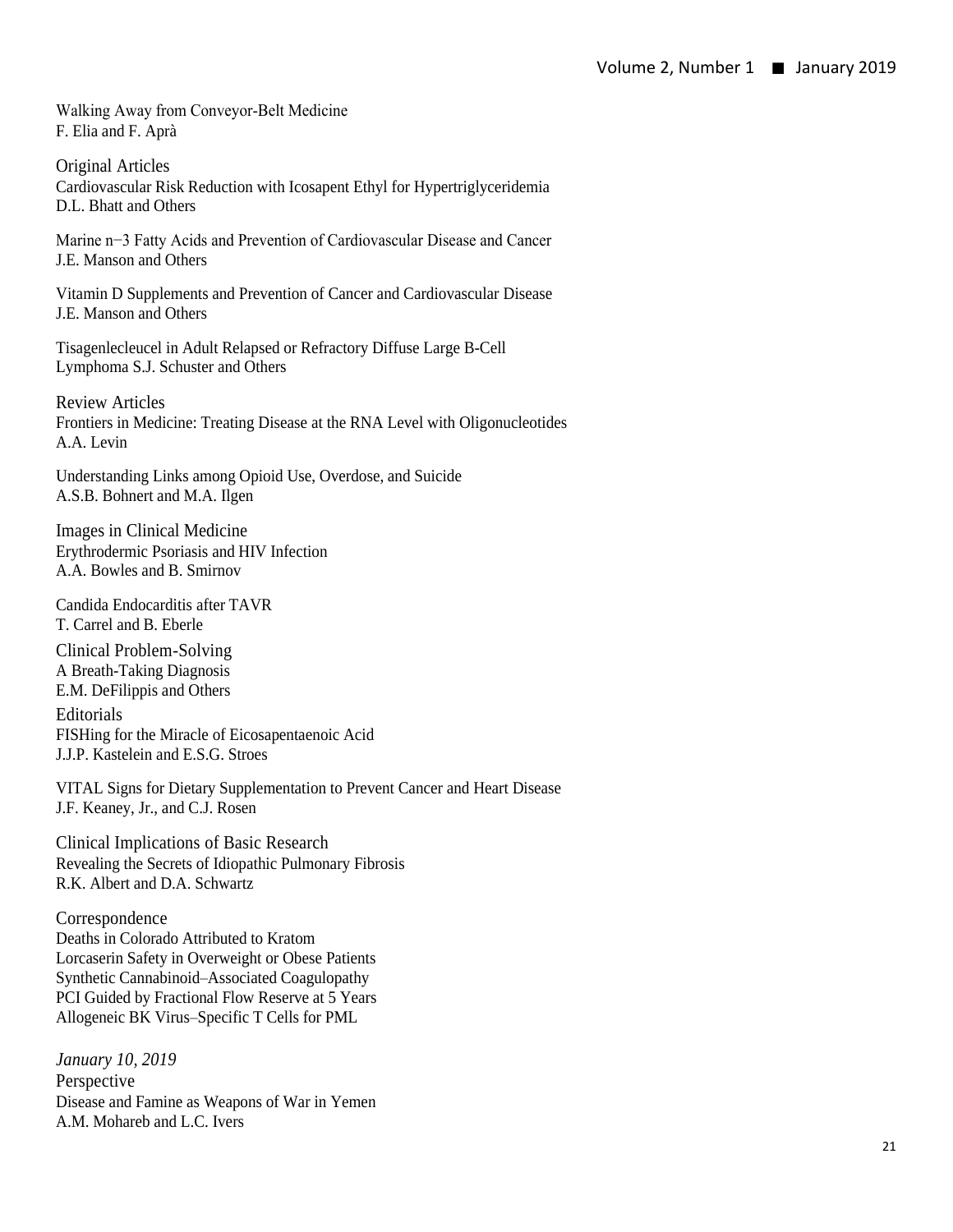The Anti-Trans Memo — Abandoning Doctors and Patients J. Samuels and M. Keisling

Focusing on Population Health at Scale — Joining Policy and Technology to Improve Health A. McKethan, S.A. Berkowitz, and M. Cohen

Evolving Board Certification — Glimpses of Success A. Macario and Others

The Grace of Denial H. Sher

Original Articles Hydroxyurea for Children with Sickle Cell Anemia in Sub-Saharan Africa L. Tshilolo and Others

Randomized Trial of Endoscopic or Open Vein-Graft Harvesting for Coronary-Artery Bypass M.A. Zenati and Others

Diagnostic Utility of Exome Sequencing for Kidney Disease E.E. Groopman and Others

Hybrid Minimally Invasive Esophagectomy for Esophageal Cancer C. Mariette and Others

Brief Report: Plerixafor for the Treatment of WHIM Syndrome D.H. McDermott and Others

Review Article Acute Infection and Myocardial Infarction D.M. Musher, M.S. Abers, and V.F. Corrales-Medina

Images in Clinical Medicine "Trachealization" of the Esophagus N. Nandy and T. Rustagi

Ophthalmia Neonatorum A.-K. Tan

Case Records of The Massachusetts General Hospital Case 1-2019: A 34-Year-Old Veteran with Multiple Somatic Symptoms A.L. Donovan, T.J. Petersen, M.F. Nadal-Vicens, and Y.S. Kamenker-Orlov

Editorials

Hydroxyurea — An Essential Medicine for Sickle Cell Disease in Africa L. Luzzatto and J. Makani

Open or Endoscopic Vein Harvesting for Coronary-Artery Bypass Grafting S. Verma and C.D. Mazer

**Correspondence** Adolescent Vaping and Nicotine Use in 2017–2018 — U.S. National Estimates Persistence of Obesity from Early Childhood Onward Tafamidis for Transthyretin Amyloid Cardiomyopathy Bacterial Factors and Relapse after Tuberculosis Therapy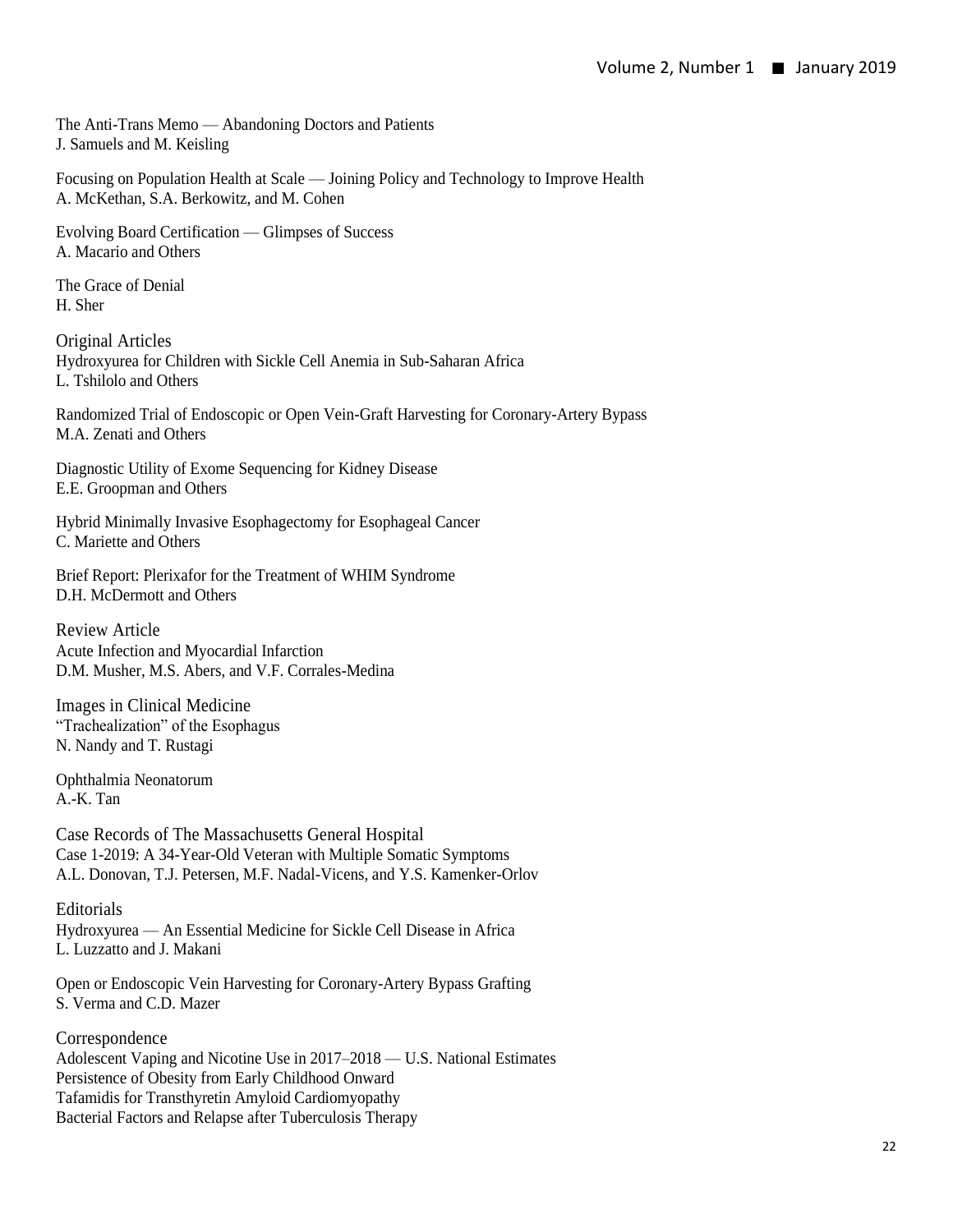Persistence of Zika Virus in Body Fluids — Final Report Acne Vulgaris Next-Generation Sequencing to Diagnose Suspected Genetic Disorders

*January 17, 2019* Perspective Case Studies in Social Medicine: The Structural Violence of Hyperincarceration — A 44-Year-Old Man with Back Pain G. Karandinos and P. Bourgois

Climate Change — A Health Emergency C.G. Solomon and R.C. LaRocque

Better Words for Better Deaths A. DeForest

Original Articles Single-Dose Tafenoquine to Prevent Relapse of Plasmodium vivax Malaria M.V.G. Lacerda and Others

Tafenoquine versus Primaquine to Prevent Relapse of Plasmodium vivax Malaria A. Llanos-Cuentas and Others

Randomized Trial of Platelet-Transfusion Thresholds in Neonates A. Curley and Others

Special Article Two-Year Evaluation of Mandatory Bundled Payments for Joint Replacement M.L. Barnett and Others

Review Article The Imperative for Climate Action to Protect Health A. Haines and K. Ebi

Images in Clinical Medicine Vasa Previa S. Matsuzaki and T. Kimura

Erythema Gyratum Repens Associated with Anal Cancer M. Prouty and D. Liu

Case Records of The Massachusetts General Hospital Case 2-2019: A 36-Year-Old Man with Rash, Abdominal Pain, and Lymphadenopathy S.T. Chen, A.M. Cahalane, E.T. Ryan, and R.K. Foreman

Editorials Tafenoquine — A Radical Improvement? N.J. White

Platelet Transfusions in Neonates — Less Is More M.C. Sola-Visner

Clinical Implications of Basic Research Steering CAR T Cells into Solid Tumors M.H. Brown and M.L. Dustin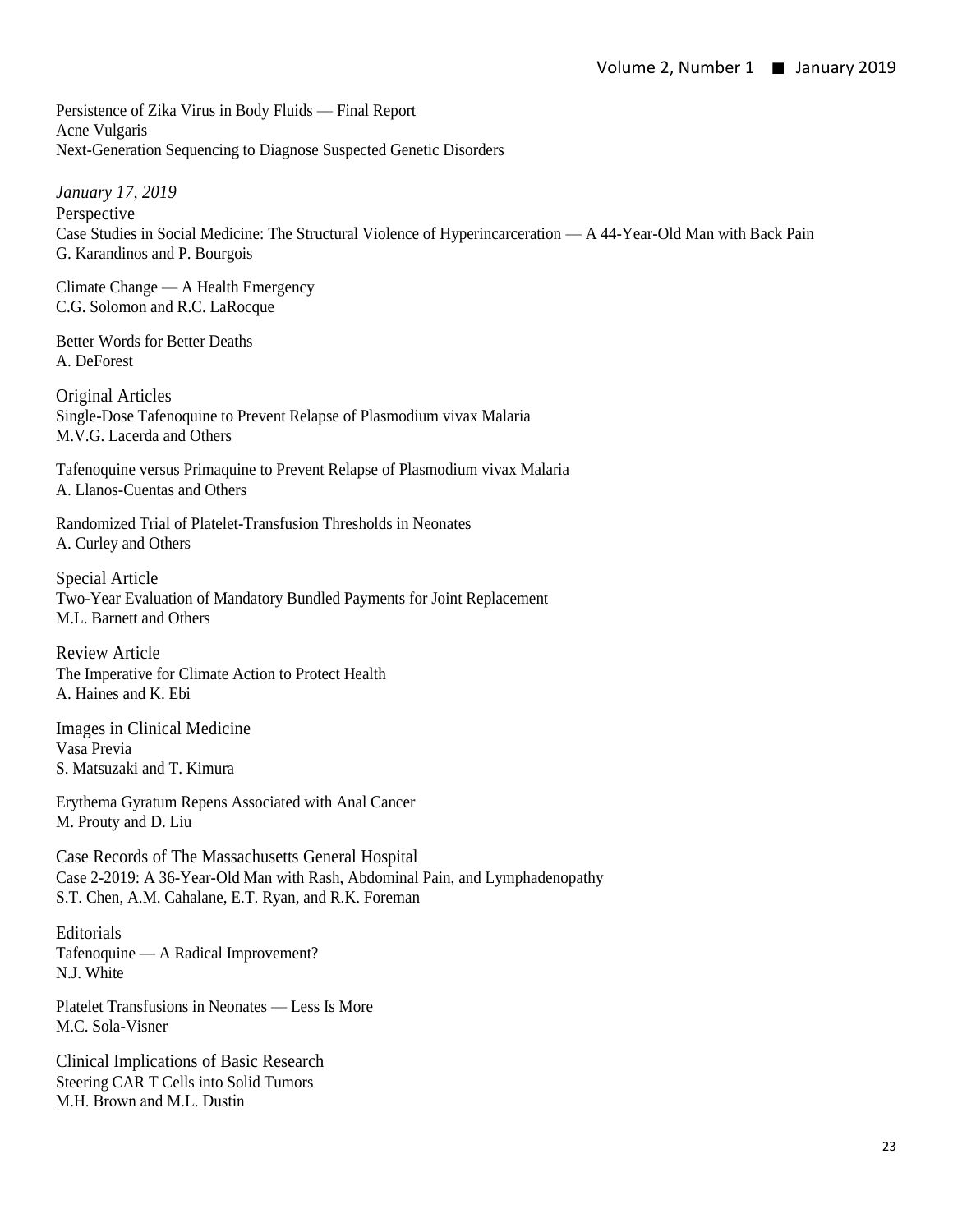Medicine and Society The Spy Who Came in with a Cold B.M. Reilly

Correspondence Risk of Human T-Cell Leukemia Virus Type 1 Infection in Kidney Transplantation Coronary CT Angiography and Subsequent Risk of Myocardial Infarction Brain Change in Addiction as Learning, Not Disease

*January 24, 2019*  Perspective RVU Medicine, Technology, and Physician Loneliness R.P. Wenzel

Navigating Loneliness in the Era of Virtual Care A. Kulkarni

Beyond Nudges — When Improving Health Calls for Greater Assertiveness P.A. Ubel and M.B. Rosenthal

When a Patient Dies by Suicide — The Physician's Silent Sorrow D. Miller

Original Articles Randomized Delayed-Start Trial of Levodopa in Parkinson's Disease C.V.M. Verschuur and Others

A Randomized Trial of Endometrial Scratching before In Vitro Fertilization S. Lensen and Others

Caplacizumab Treatment for Acquired Thrombotic Thrombocytopenic Purpura M. Scully and Others

Dapagliflozin and Cardiovascular Outcomes in Type 2 Diabetes S.D. Wiviott and Others

Brief Report: Separation of Craniopagus Twins by a Multidisciplinary Team G.G. Heuer and Others

Review Article Opioid Tolerance in Critical Illness J.A.J. Martyn, J. Mao, and E.A. Bittner

Images in Clinical Medicine Visceral Leishmaniasis G.G. Loscocco and M. Piccini

Radial Keratotomy S.Y. Tuteja and M. Ramappa

Case Records of The Massachusetts General Hospital Case 3-2019: A 70-Year-Old Woman with Fever, Headache, and Progressive Encephalopathy K.C. Zachary, R.C. LaRocque, R.G. Gonzalez, and J.A. Branda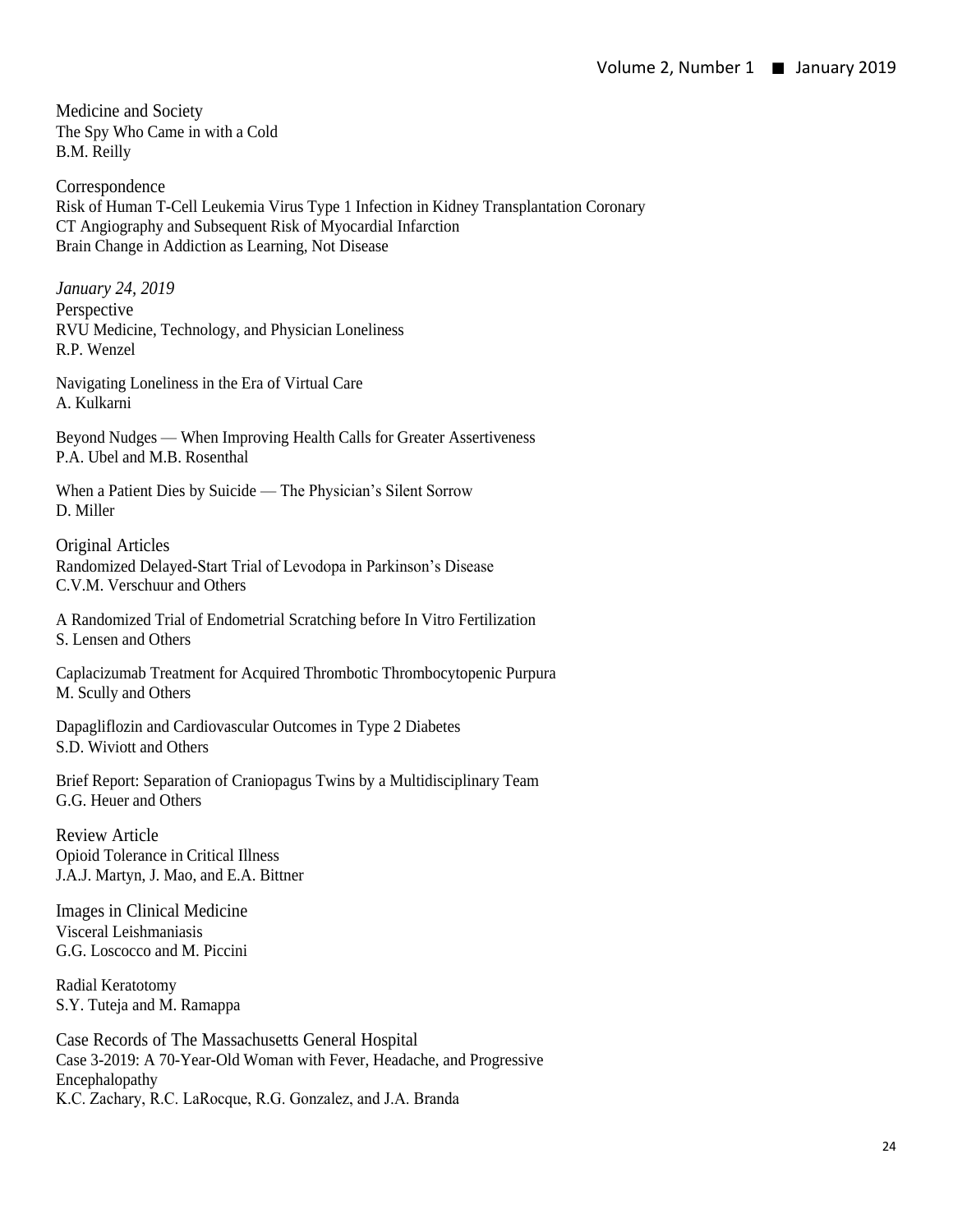Editorials

When to Start Levodopa Therapy for Parkinson's Disease S. Bressman and R. Saunders-Pullman

Scratching the Endometrium in In Vitro Fertilization — Time to Stop B.W. Mol and K.T. Barnhart

Correspondence Long-Term Effects of Finasteride on Prostate Cancer Mortality Epinephrine in Out-of-Hospital Cardiac Arrest Timing of Renal-Replacement Therapy in Acute Kidney Injury and Sepsis Case 31-2018: A Man with a Self-Inflicted Gunshot Wound The Next Phase of Human Gene-Therapy Oversight

*January 31, 2019*  Perspective #ThisIsOurLane — Firearm Safety as Health Care's Highway M.L. Ranney, M.E. Betz, and C. Dark

Rehabbed to Death L.A. Flint, D.J. David, and A.K. Smith

Coordination of Care or Conflict of Interest? Exempting ACOs from the Stark Law G.P. Kanter and M.V. Pauly

Resistance and Surrender — Remembering to Bow to Strength, Not Power J. Tsai

Original Articles Partial Oral versus Intravenous Antibiotic Treatment of Endocarditis K. Iversen and Others

Oral versus Intravenous Antibiotics for Bone and Joint Infection H.-K. Li and Others

Bilateral versus Single Internal-Thoracic-Artery Grafts at 10 Years D.P. Taggart and Others

Intravenous Iron in Patients Undergoing Maintenance Hemodialysis I.C. Macdougall and Others

Review Article Franklin H. Epstein Lecture: New Neuroscience of Homeostasis and Drives for Food, Water, and Salt B.B. Lowell

Images in Clinical Medicine Peutz–Jeghers Syndrome S. Sengupta and S. Bose

Bobblehead-Doll Syndrome N. Agarwal and A. Raheja

Interactive Medical Case Bridging the Gap J.T. Lee, M.G. Lechner, A. Vaidya, and M. Weinmann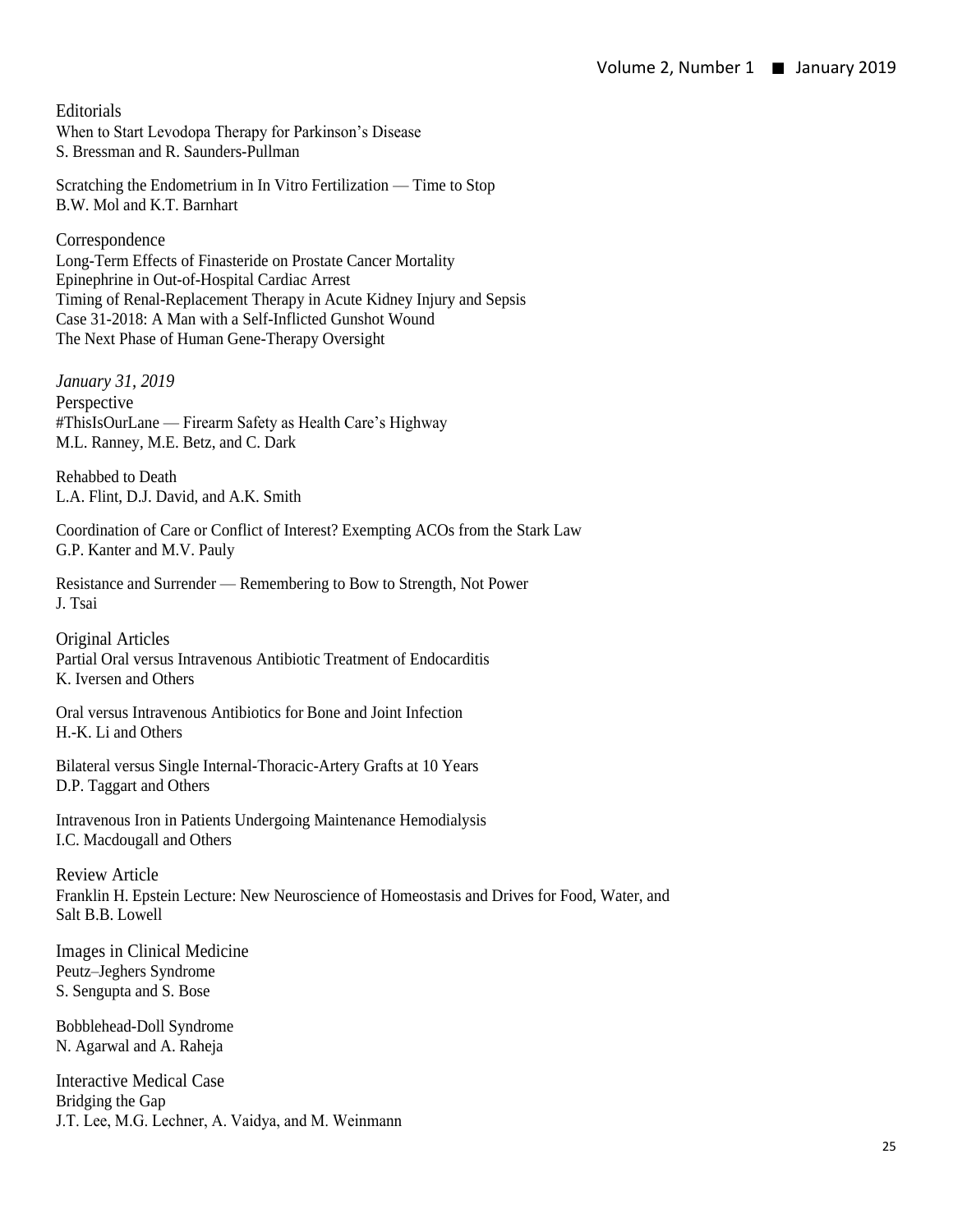Case Records of The Massachusetts General Hospital Case 4-2019: An 18-Year-Old Man with Abdominal Pain and Hematochezia H.M. Shields and Others

**Editorials** Partial Oral Therapy for Osteomyelitis and Endocarditis — Is It Time? H.W. Boucher

Coronary Bypass Surgery — An ART for Dedicated Surgeons S.J. Head and A.P. Kappetein

Clinical Implications of Basic Research PARP Inhibitors and Parkinson's Disease A.L. Olsen and M.B. Feany

Correspondence Safety of Tattoos in Persons Undergoing MRI CD47 Blockade and Rituximab in Non-Hodgkin's Lymphoma Energy-Dense versus Routine Enteral Nutrition in the Critically Ill **Diverticulitis** Cell-free DNA Analysis in Cancer

# **Origins**

*January 10, 2019*  Christmas Midnight Mass Homily Pope Francis

Christmas Message Urbi et Orbi Pope Francis

The 35th Anniversary of Cardinal Bernardin's Consistent Ethic of Life Lecture Bishop Gerald F. Kicanas

Speech to the Roman Curia Pope Francis

Bishops Asked to Meet Abuse Survivors Before February Meeting with Pope Meeting Organizing Committee

New Year's Message and World Day of Peace Homily Archbishop Eamon Martin

*January 17, 2019*  Letter to U.S. Bishops on Clergy Sex Abuse Crisis Pope Francis

Speech to Diplomats Accredited to the Vatican Pope Francis

Hysterectomy Can Be Morally Licit in Limited Situations Congregation for the Doctrine of Faith